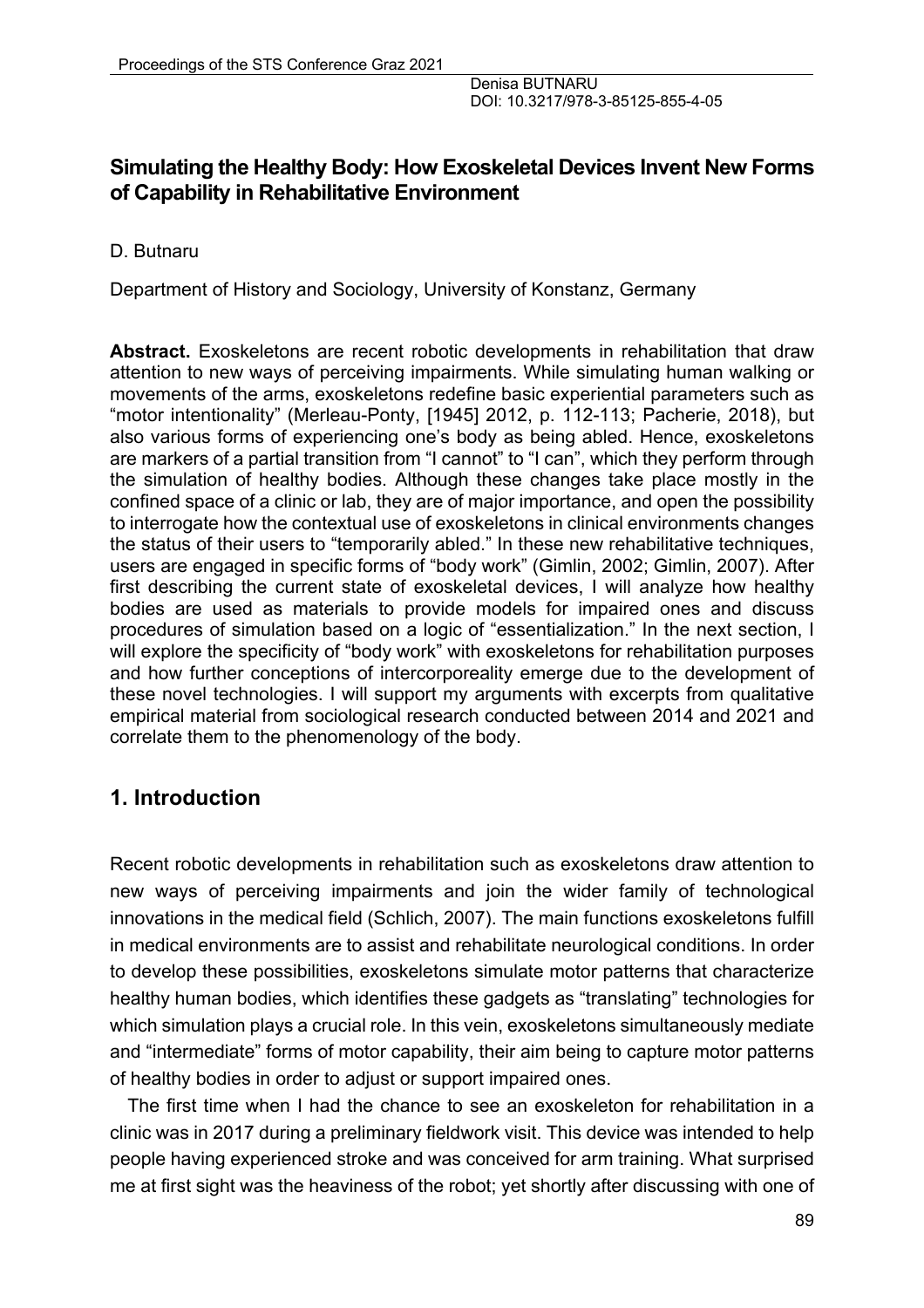the PhD students working in the lab and who explained me how the robot works and what the patients usually do in a training session, one understands that the device was hiding a world of corporeal possibilities hardly conceivable until recently. Stroke is just one of the examples of neurological affections that exoskeletal devices aim to respond to. Another one which exoskeletons aim to assist with is spinal cord injury. Regarding this type of injury, the devices I saw or tried myself were mainly developed for walking practice.

Exoskeletons for walking are either static, meaning that the device is immobile and functions like a fitness gadget, the impaired person being harnessed inside the device and having her or his legs moved by it, or they may be mobile. The first category of models is usually available in clinics and labs. The second type of models is intended both for training in clinics as well as for home use, in case users are autonomous enough. These exoskeletons usually function with crutches1. Whereas some exoskeleton models, especially the static ones are already on the market and have received certification, others that aim to provide more freedom and mobility for their users are often work in progress. Walking exoskeletons that have crutches are more restrictive; as a consequence, their users need to have a relatively good physical condition to manipulate the device. Nevertheless, one of the technical components in both types of devices that is crucial for the concrete practice is represented by sensors, which need to be very sensitive in order to capture remaining functions in the users' arms or legs and communicate this information to the robot so that the user may receive the needed support.

Because they simulate human walking or movements of the arms, exoskeletons impact basic experiential parameters such as "motor intentionality" (Merleau-Ponty, [1945] 2012, p. 112-113; Pacherie, 2018), but also various forms of "feeling" one's body as being able. This is a reason why they may be understood as technologies contributing to reformulate and reorganize specific phenomenological potentials on a more global level. Motor patterns may be described in very general terms; yet every user of exoskeletons has particular remaining motor resources, and often these differences that exoskeletons are designed to respond to may be challenging for a proper use of the device.

Simulation processes and procedures therefore relate to a very specific meaning with respect to my analyzed case. Unlike classical views in STS that conceive of simulation in relation to predictive practices (Heymann et al., 2017; Sundberg, 2010; Turkle, 1995; 2009), simulation mechanisms used in rehabilitative robotics enter other conceptions, the main goal of these projects being related to medical interests.

<sup>1</sup> The company Wandercraft from France developed an exoskeleton functioning without crutches for paraplegics, Atalante: https://www.wandercraft.eu/ (accessed 18/08/2021). However, this model is currently used only in clinics and hospitals.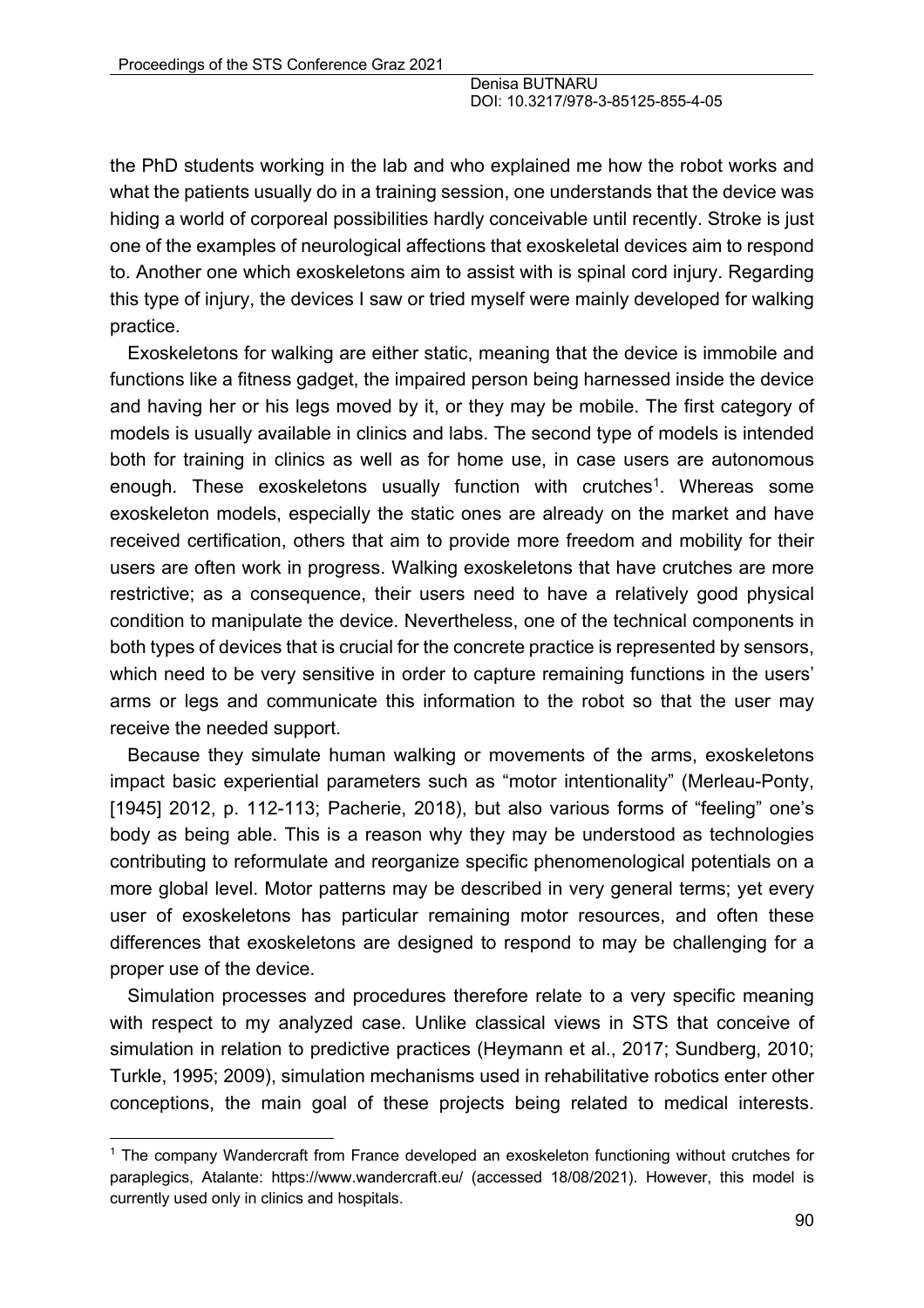Different from such examples as goals in marketing or weather forecasting (Boumans, 2005; Daipha, 2015; Fine, 2007; Friedman, 2014), simulation characterizing the functioning of exoskeletal devices in rehabilitation gravitates around human bodies and their remaining possibilities to perform specific motor patterns. In this line of thought, exoskeletons are markers of a transition from forms of "I cannot"<sup>2</sup> to temporary forms of "I can" (Leder, 1990; Butnaru, 2018). The models used to train the impaired persons in clinics or labs are elaborated starting from healthy bodies which brings exoskeletons to simulate healthy movements while dis-simulating the specific impaired movements of their users. Due to the possibility of such a transformation, the interrogation of how the contextual use of exoskeletons in clinical environment changes the status of impaired persons into "temporarily abled" ones emerges, a phenomenon correlatively connected to the understanding of the clinical space (although for a short time) as one of corporeal normality.

The aim of this paper is to discuss the production of current forms of body cultures in rehabilitative environments where exoskeletons attempt to find their ways. My intention is to capture the dynamics of processes of simulation in this context while showing how new forms of motor capability are produced due to the use of this type of technology in the medical field. The simulation of a healthy body is crucial first for developing the technological device and second for the aimed achievements with impaired users.

After briefly describing the current state of exoskeletal devices, I will discuss what corporeal simulation means in the rehabilitative context. I rely on qualitative empirical material sourced from a sociological project started in 2014 and finished since recently.<sup>3</sup> The material comprises participations in scientific presentations and trade shows, narrative and expert interviews, as well as multi-sited ethnography in centers and labs where exoskeletal devices were developed, tested and used. <sup>4</sup> The

<sup>2</sup> Drew Leder discusses in his well-known study, *The Body Absent* (1990) the category of "I cannot" in relation to people's capacity to intentionally decide anatomical processes. He notes: "Though I can lift my arm without any problem, I cannot in the same way choose to secrete a little more bile or accelerate my digestion" (Leder, 1990, p. 48). In case a person becomes a paraplegic following a spinal cord injury or has a half of the body paralyzed after a stroke, her or his body enters the realm of "I cannot". It is due to the temporary and sequential modification of damaged walking or arm movement that exoskeletons act like translators towards forms of "I can".

<sup>&</sup>lt;sup>3</sup> The project's aim was to inquire into the development and application of exoskeletal devices for both impaired and able bodies (industry and armed forces). In this paper, I only discuss one aspect related to the design of exoskeletons for rehabilitation purposes.

<sup>4</sup> For anonymization of the expert interviews, I used the following codes: Eng (engineer), a numeral showing the order of the interview in the series with that type of interview and an abbreviation of the country where the engineer was professionally employed at the time of the interview. For example, Eng1CH refers to the first interview I conducted in Switzerland. For narrative interviews I used the code: Reha (for rehabilitation), M if it is a male user and F if it is a female user, and then the country where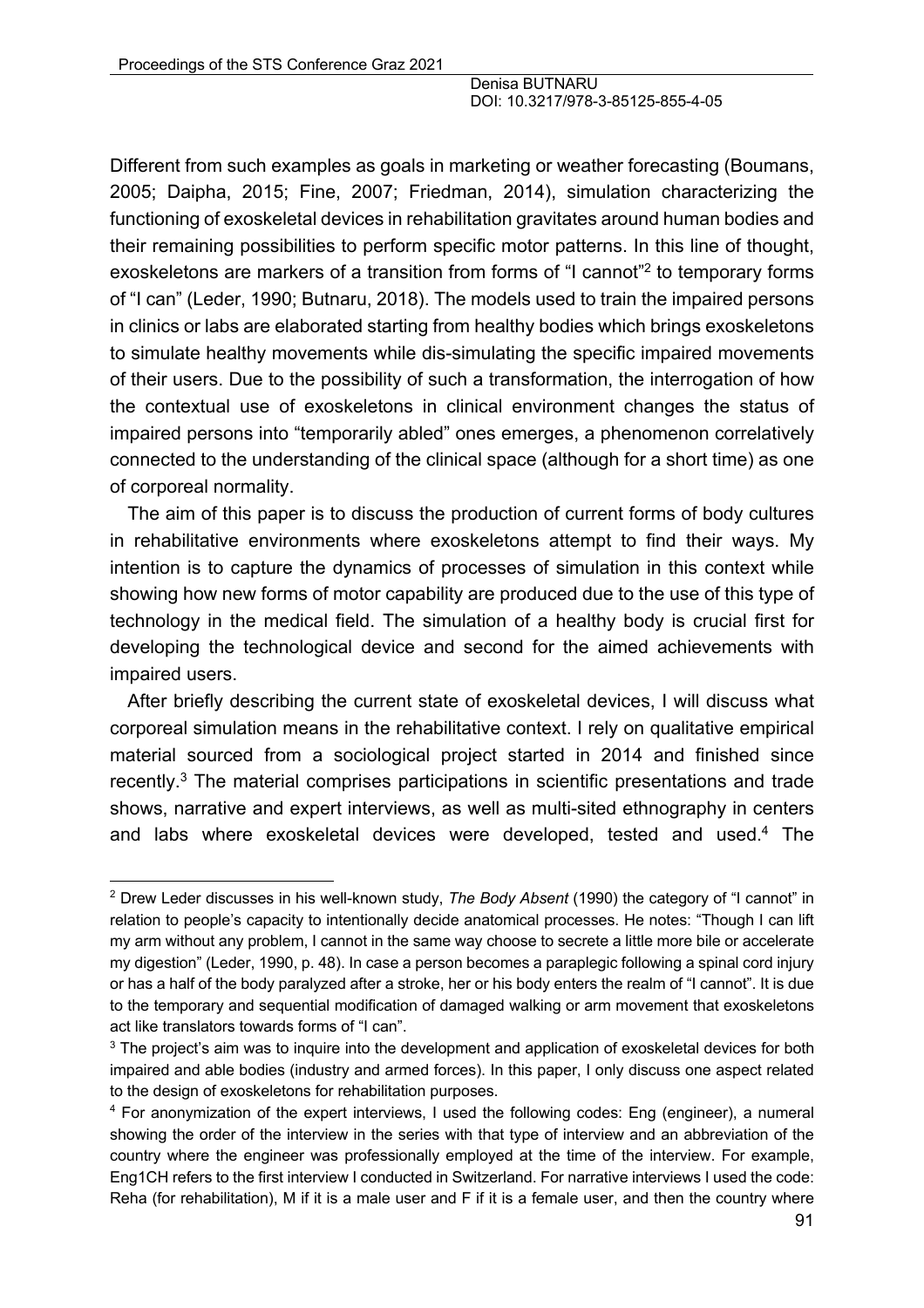impairment examples evoked later on for my analysis are spinal cord injury (SCI) and cerebrovascular accidents (CVA), more commonly known as stroke. I show what simulation aspects ground the conception and use of exoskeletal devices in rehabilitation, in which healthy motility patterns play a crucial role and how these further contribute to forms of body work and conceptions of intercorporeality, while correlating the empirical findings to the phenomenology of the body (Merleau-Ponty, [1945] 2012; Gallagher, 2012; Zahavi, 2019).

# **2. Wonder Objects**

Because of their presence in science fiction movies, exoskeletons are often associated with enhancement, which is a first feature rendering these objects unusual or wondrous. However, the current reality of these devices is far from any pop culture figures of heroes using them. Currently, exoskeletons are developed for three fields: rehabilitation, industry, and armed forces. Their role is either to assist strenuous human motility patterns, which is why they are used by able people or rehabilitate but also assist people whose motor patterns are damaged and thus impaired. A peculiarity regarding exoskeletons' potential use in rehabilitation refers to two distinct cases: when impaired people have residual functions, which may improve due to practice with the device, one speaks of rehabilitation; in case that deficiencies are severe and the functions cannot be recovered, one speaks of assistance. I could experience concretely in my fieldwork why and how these devices bring the human bodies to practice what they could - walking but also moving one's arm after stroke - although this happened for a short interval.

Different from the fields of industry and military operations, exoskeletons in rehabilitation contribute to spectacular transformations. This is precisely because sometimes they enter worlds of heavy impairment, thought incurable until recently. Spinal cord injury and stroke are types of neurological affections that may have hard consequences for the people experiencing them. It is because of their exceptional and sequential impact on the motor deficiency of these category of persons that I categorize exoskeletons as "wonder objects." My use distances itself from any science fiction connotation and considers the impact that these technologies have on human bodies often living in pain. Besides the very phenomenological impact that exoskeletons induce, these devices are spectacular for a second reason: their changes in damaged bodies are unprecedented in the history of medical innovations and medical

the user comes from the number after the code of the interviewee refers to the paragraph. I analyzed the interviews with the software Maxqda.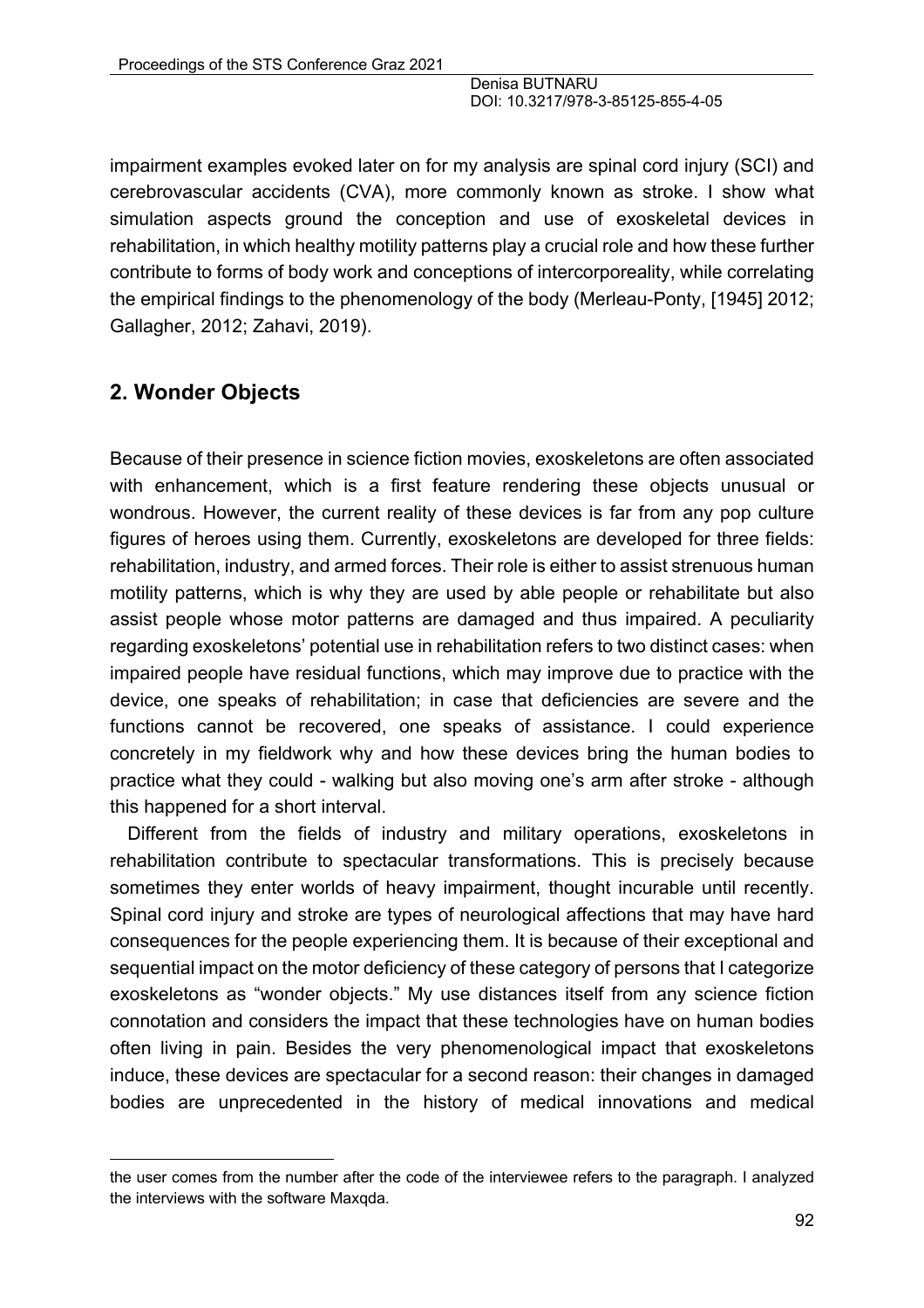technologies. Such peculiarities reinforce the perception of exoskeletons as being "wondrous".

Both spinal cord injury and stroke have long represented strong challenges for both the people who experienced them as well as for medical personnel involved in their care. Exoskeletons reorient the focus on how these impairments can be medically transformed, and on another level, on the understanding of what human bodies can or cannot (anymore). In this sense, the bodies of people with (sometimes severe) impairments are transformed by these gadgets for short intervals of time into capable bodies, where capability means that they are partially able to perform sequences of movement. Take, for example, the experience of being verticalized after many years of sitting in a wheelchair or seeing one's image in a mirror while walking with an exoskeleton. These may seem to be unimportant details at first sight, especially for those who are healthy; and yet, for the people with spinal cord injury or stroke, walking or standing represents an alteration in their everyday lives with deep consequences, one that renders the experience of using an exoskeleton as an exceptional encounter. Although training with these devices may have a regularity in that the persons with spinal cord injury or stroke have consistently scheduled training sessions, these moments are marked by a temporary experience of what impaired bodies used to be able to perform in terms of motor repertoire. Due to this temporary character, exoskeletons retain their quality of being wondrous.

As one of the users recounted to me his first experience of using a walking exoskeleton after many years spent in a wheelchair, "the first steps, I would say, this was grandiose. When I sit in a wheelchair, I am the impaired person; when I stand up with an exoskeleton and I walk, then I belong back in society. Then, I am not impaired anymore" (RehaM3GE: 211; 213) (my transl. from German). In this line of thought, exoskeletons operate a clear mutation between ability and impairment, which actually starts at an invisible level. The wonder exoskeletons elicit happens both outside but especially inside the body of their users<sup>5</sup>. One of the interviewed engineers recounted to me about the impact of the initial use of a static exoskeleton for one of the observed patients, an impaired woman who re-experienced standing up again after many years

<sup>5</sup> In a recent broadcast of the magazine 28 Minutes on the TV channel Arte, Dorine Bourneton who is a paraplegic aerobatic pilot explicitly drew attention to what exoskeletons change. Her comments on her experience with the exoskeleton Atalante from the company Wandercraft, resonate with reactions of users I met during my research. She said: "First time that I got inside the exoskeleton, I told myself that this is how it should be. This is real life. This is how one should live. It is standing up. (La première fois que je me suis mise dans l'exosquelette, je me suis dit : c'est comme ça ; c'est la vraie vie. C'est comme ça qu'il faut vivre. C'est être debout.) (my transl. D.B.) And later on she evokes the quality of exoskeletons of "repairing the inside" (se sentir réparé de l'intérieur). See: https://www.arte.tv/fr/videos/103696-032-A/28-minutes/ (access 19.08.2021).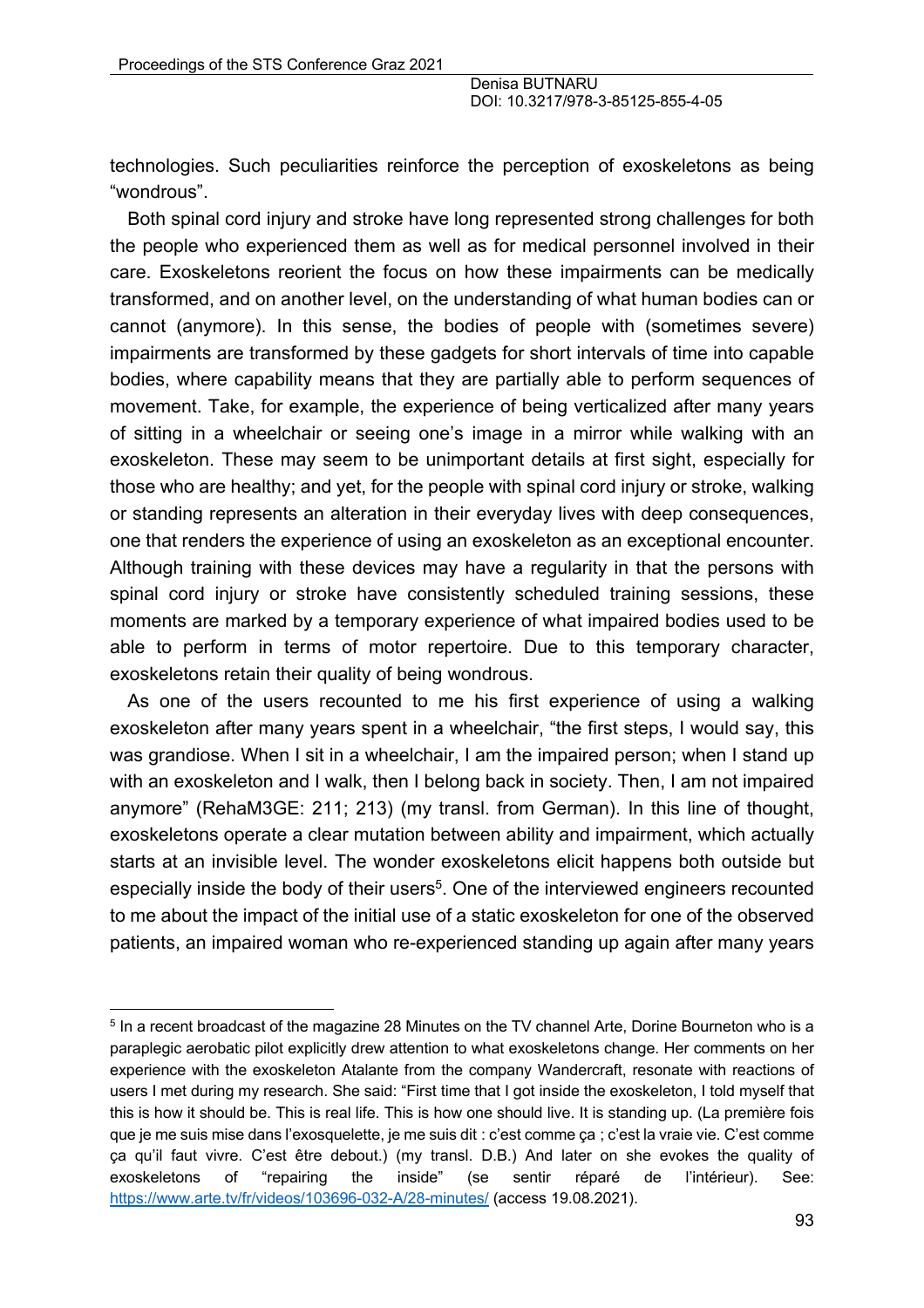of sitting in a wheelchair with whom the engineer worked during a study on this type of device. The engineer said:

"Many patients report good psychological effects. Because they are always sitting in the wheelchair. And now, that they see that they are standing and walking, even if it is the machine that walks them, just the fact of seeing themselves upright is super beneficial for their well-being. Actually, some years ago, when I did a study here with [name of exoskeleton], I had a patient with spinal cord injury who didn't walk for like thirteen years. And when I put her in the [name of exoskeleton] she cried out of joy, and she told me to take a video for the children. So, it was really touching. And she is not the first. Many people actually, even if they know they cannot walk anymore, they require [name of exoskeleton] training just for the well-being. Because psychologically, it's good for them just to have this hour when they can stand up" (Eng13CH: 165).

The described surprise indeed transforms these gadgets into "wonder objects." Though the "wonder" may be very real, to achieve concrete success, complex procedures nevertheless must be elaborated and many hours of preliminary tests are required, which inscribes exoskeletons in specific forms of career of becoming one's "own body" after impairments occur. Among these, simulation, which in my analyzed case refers to the implementation of models of walking or moving one's arm in healthy bodies into the algorithm of the robot, plays a central role. Simulation already characterizes some practices related to the medical field as for example the education of specialists in surgery (Prentice, 2005; Prentice 2013). Yet besides educating experts of human bodies, current forms of digitally mediated simulation redefine and reinvent boundaries between models of bodily ability and models of bodily impairment and this is where exoskeletons intervene. They act, therefore, as an interface between healthy bodies and impaired ones. Interestingly, they engage their users into specific forms of experiencing their bodies in that if in general the human body is our primary site in the world because it situates us, when a person with neurological impairments uses an exoskeleton, her or his body becomes re-situated.

On another level, what these devices do is to challenge and reconfigure the landscape of contemporary "cultures of prediction" (Heymann, Gramelsberger and Mahony, 2017) that, different from technological cultures where exoskeletons are developed, have a much longer existence. Unlike other "cultures of prediction," which as Heymann et al. define as "cultures of power and, hence, transformative forces, which are all the more effective as they are often black-boxed, hidden, and invisible" (2017, p. 7), in my observed examples the main aim of simulation processes and procedures is to contribute to the development of medical epistemologies and practices. In my discussed example, although simulation obviously belongs to "cultures of prediction", its explicit purpose is to overcome corporeal damaged capacities. As I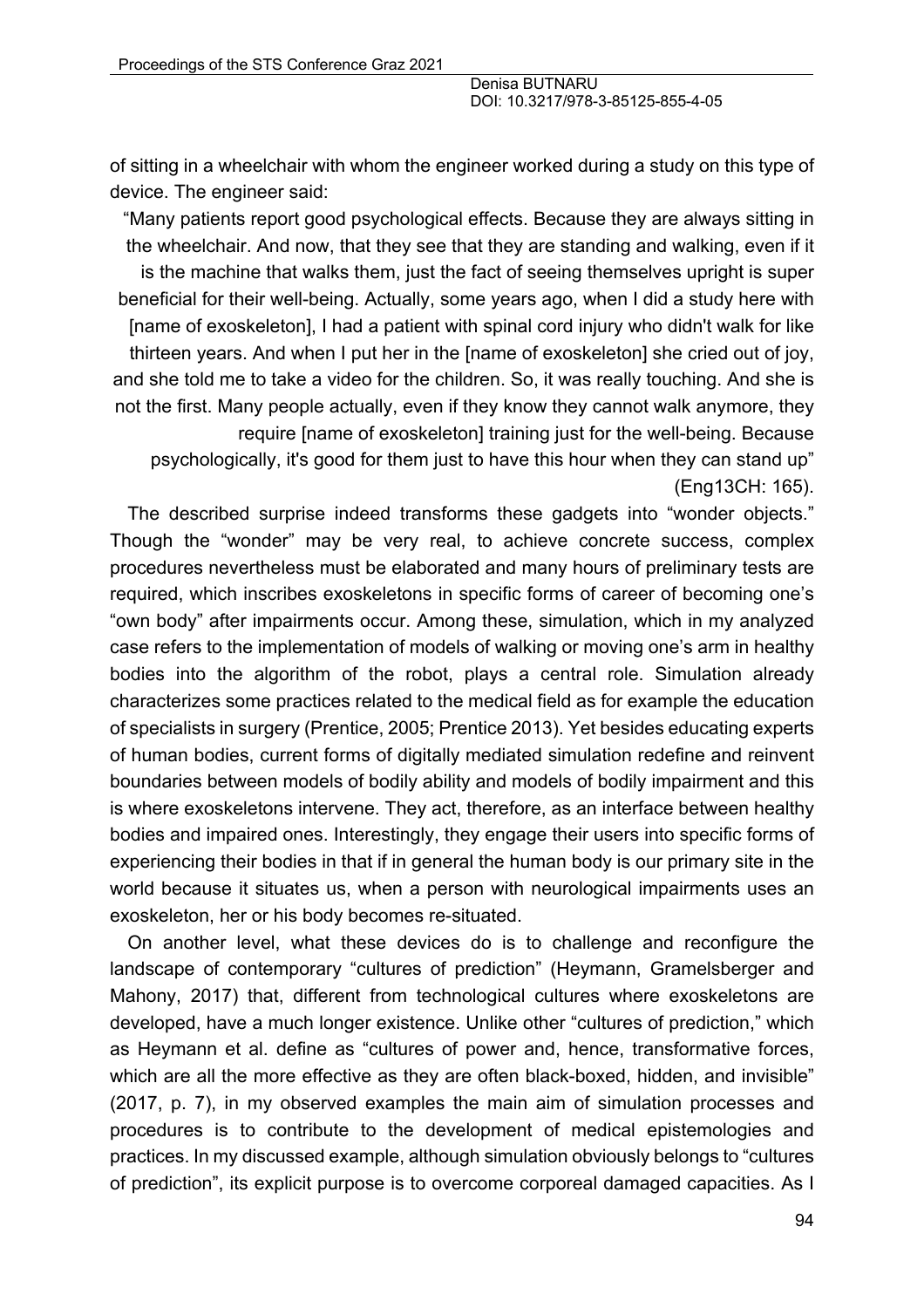will detail in the following sections, simulation of healthy bodies relies on two central processes, which are interrelated – body essentialization and body work, both of which allow to further theorize phenomenological concepts.

### **3. Extending Cultures of Simulation: How Exoskeletons Intervene in**

### **Rehabilitation**

### **3.1. Healthy Bodies and Their Simulation(s): Essentialization and Safety Procedures**

Different from other simulation techniques involving quantification and contributing to the legitimization of various political, economic, or scientific decisions—weather forecasting is one of these examples (Fine, 2007)—exoskeletons integrate simulation to respond to other needs. If the former techniques may be associated with the development of "technologies of distance" (Porter, 1995: IX), exoskeletons may be understood as contributing to forge the field of "technologies of proximity" (Butnaru, 2021). The quantification procedures leading to their design, although impersonal at first sight, aim at finding solutions for a variety of human bodies and their motor impairments. Accordingly, exoskeletons contribute to the emergence of unprecedented forms of "idioculture"6 inside the realm of medical robotics. Besides these, they also transform conceptions of impairment and bodily capacities, having a clear impact on the very subjective experiences of their users. These reasons grant exoskeletons a deep phenomenological potential. Alone, their influence of the "motor intentionality" (Merleau-Ponty, [1945] 2012, p. 112-113; Pacherie, 2018) of their users, associated with one's "sense of agency" (Gallagher, 2017), represent important aspects of transforming bodies thought irremediably damaged into bodies that sequentially regain motor functions. Clearly, associating quantification and simulation in engineering cultures with the fine grained details of each and every human body for which these devices are designed not only seems a complicate and intricate enterprise, but it also is de facto. And yet, interestingly, it is due to processes of simulation, that new phenomenological experiences are invented and, if enough practice with the device is possible, sometimes durably maintained.

<sup>&</sup>lt;sup>6</sup> According to Gary Alan Fine, the category of "idioculture" refers to "a system of knowledge, beliefs, behaviors, and customs shared by members of an interacting group to which members can refer that serves as the basis of further interaction. Members recognize that they share experiences, and these experiences can be referred to with the expectation that they will be understood by other members" (Fine, 2007, p. 69).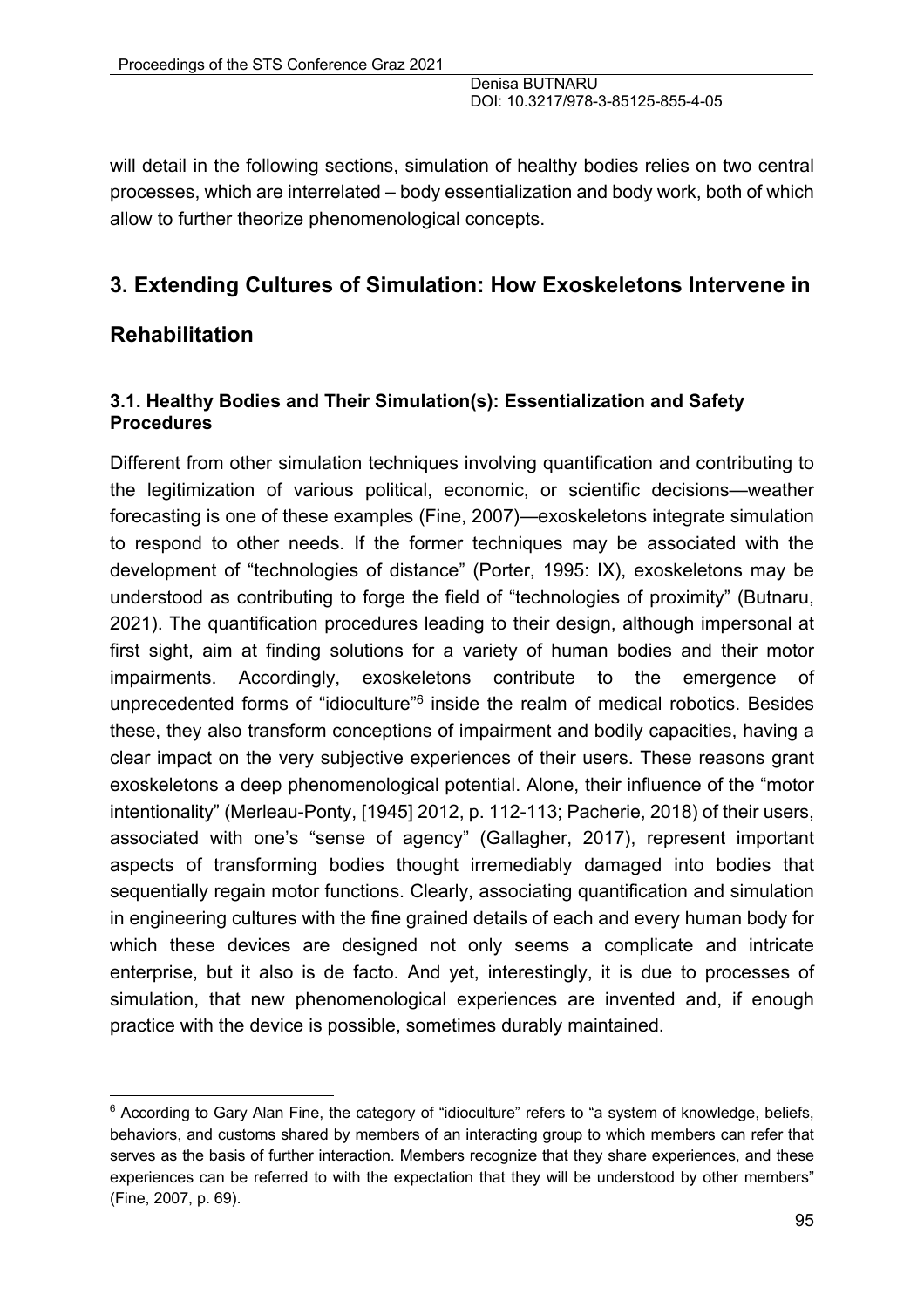Among the mechanisms contributing to the simulation process in the conception of exoskeletal devices, besides the classical procedures of counting, measuring, compiling and not less importantly datafying and quantifying, one specific procedure I observed in my fieldwork was that of "essentializing" bodies. Generally, simulation mechanisms characterize a variety of forms of "cultures of prediction," to stay with the above-mentioned concept. However, different from other areas for which charting capacities of human able bodies serves the purpose of predicting and controlling, what I observed in my fieldwork was that engineers engage in processes of data accumulation, which essentialize human capacities according to the intended correction of damaged motor capacities. Simulating healthy bodies representationally results in a very reduced "silhouette" that engineers name the "stick figure." The stick figure may be understood as a computational translation of living bodies, which further construes the process of the simulation of healthy bodies for exoskeleton design in terms of what I identify as "body essentialization."

"Body essentialization" first covers a very material aspect: able test subjects are invited to visit labs and centers and allow experts to gather information about their physiological and anatomical characteristics. Because very often it is easier to work with doctoral students or master students who are themselves involved in the team designing exoskeletons, it is these able people whose body values are collected. One of the advantage in using healthy subjects who are experts in engineering science is that they may quickly identify whether there are problems with the device. A second aspect of "body essentialization" involves the datafication of specific values characterizing the bodies of the test subjects. This epistemic procedure of capturing focused characteristics helps in concentrating the constitution of an algorithm for a particular aspect, as for example the metabolic cost. Interestingly in this process of essentialization the focus is on building a model which although composed of very specific values of people's healthy bodies aims at a general application. The final aim is that the "collected capacities" composing the algorithm may be further transposed onto the impaired subjects by means of the device. In my observed examples of spinal cord injury and stroke, this refers to motor patterns of arms or legs and their correlated intentions.

In a study discussing how virtual reality simulators contribute to professionalize surgeons in their developing skills to perform minimal invasive interventions, Rachel Prentice proposes the concept of "body objects." In her view, these objects refer to "representation of human bodies as they have been engineered to inhabit computers" (2005, p. 847). As she further details:

"Body objects also are narrow: because the computer requires specific mathematical descriptions to calculate a line or determine a trajectory, body objects cannot be loosely described in ways humans understand intuitively. Body objects are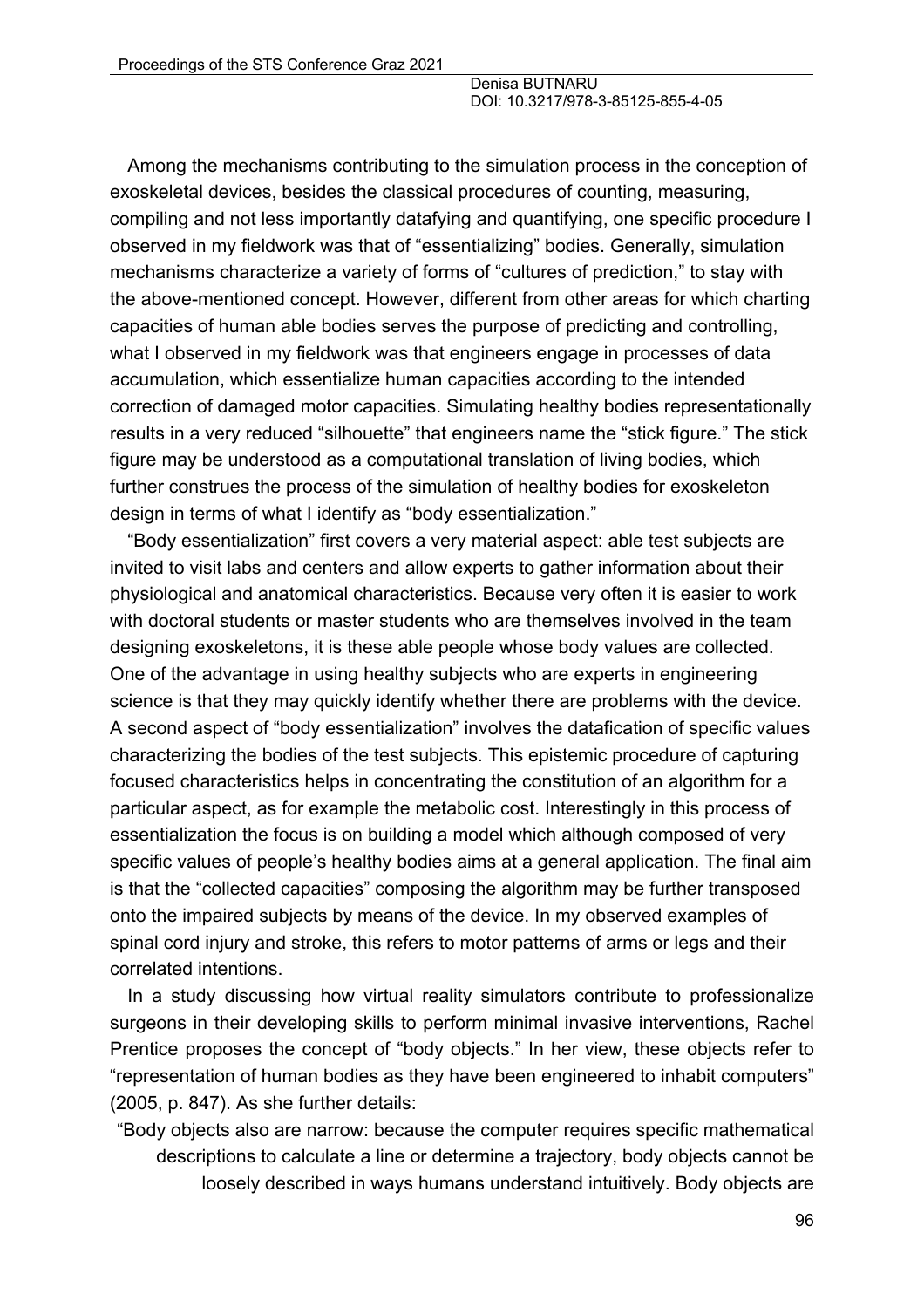representations of bodies articulated graphically and haptically, so humans can understand them, and mathematically, so computers can understand them" (ibid.). Recording motor values and characteristics of healthy bodies for exoskeletons design is highly focused on very specific properties, which further partitions and simplifies the reality of human bodies. However, what the peculiarity of my example shows is that, if one stays with the previously evoked vocabulary of representations, the end product one perceives after a laboratory test is carried out to the end is very far from typical representations in anatomy and physiology. Actually is quite the contrary. Stick figures are minimal representations of human bodies that serve different purposes in the process of shaping skills. And yet, despite seeking such forms of necessary reduction and simplification, stick figures are essential stages in body simulations. Apart from forging understanding of how healthy subjects move, stick figures contribute to shape specific "epistemic cultures" (Knorr Cetina, 1999), the engineering ones. Simplification itself is a necessary procedural step in engineering sciences, the aims of which are functional and oriented toward solving problems. This is a feature that obviously differs from medical sciences, mostly confronted with complexity. As one of the engineers recounted to me when I asked him about the logic behind conceiving exoskeletons for rehabilitation:

"The problem was that the people with disabilities after spinal cord injury could not move. And there is a technology to stimulate muscles. You can electrically, artificially stimulate muscles and this way they can move their limbs. But the control is not by the brain but by a machine which has to be programmed. And the challenge was to stimulate the muscles in that way that the people can move and that the people can move in a functional way. So, part of the hardship to stimulate is to know how to stimulate the muscles in order to get a meaning for movement. It has to stimulate the body in a dedicated right way to get a functional movement. I had to think about how movement works, how the muscle contracts, how we can model the human mathematically, because this can help to simplify the strategy. That was a given goal. And then, as an engineer you always try to formulate the problem, and then, to find solutions for the problem. You formulate subproblems and you try to find subsolutions. And again and again. You get new questions on the way to the goal which has to be solved. That is the task of the engineer: to look ahead and solve single technical problems. It's always a technical problem, a small technical problem. It's not so much the overall problem of the disability. Of course in the very beginning, you see the day and the people. But then, soon, you go to the subproblem in order to solve it. It's becoming technical and less social [...]" (Eng1CH: 24).

That bodies engineered to inhabit computers in the form of stick figures and contributing further to processes of rehabilitation and assistance of people with motor impairments are elaborated from healthy people is a logic that may surprise at first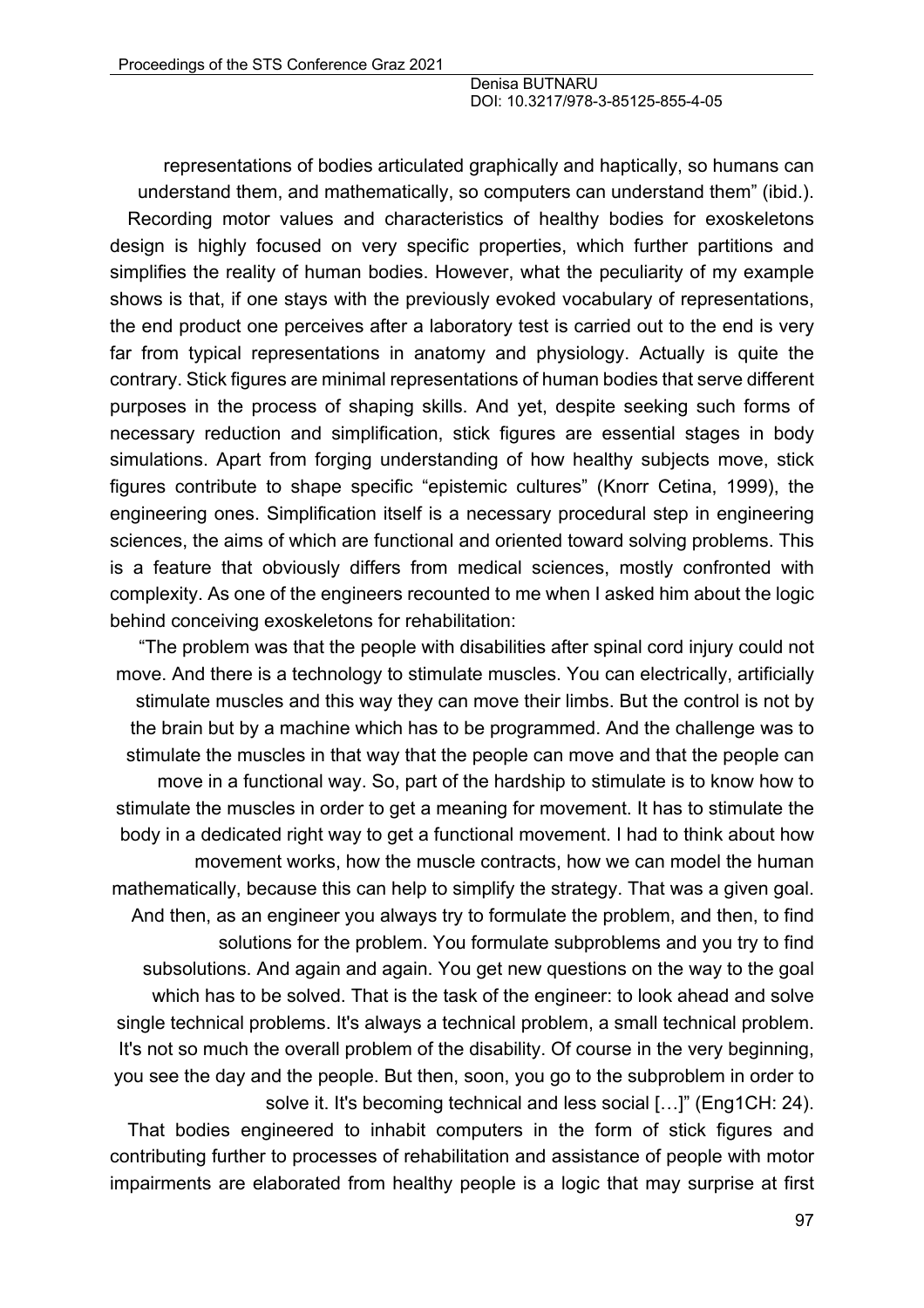sight. Yet, as the above interviewed engineer explained to me, the role of healthy people whose body values contribute to shape the algorithm for the robot, besides providing the very fleshy material and motor patterns, is to help detect anomalies or malfunctions of the devices. The simulation of healthy bodies for the rehabilitation of impaired ones reaches therefore a more involved level. What the simulation procedure does, besides "shaping" impaired bodies and training them to re-appropriate lost or damaged "body techniques," is play a safety role. Because impaired users, who usually have paralyzed limbs as well as sensation and perception deficits, cannot assess if the exoskeleton is working properly and thus aiding their bodies, healthy subjects instead provide this information to engineers. They may thus help in preventing malfunctions and injuries that impaired persons would otherwise ignore. As such, healthy test subjects have a critical role in guaranteeing the safety of use of these novel devices because they have the ability to warn when the devices function incorrectly. As I was explained by one of the users himself an engineer participating in a program for exoskeleton development at the time of the interview:

"If a normal person can get in the exoskeleton, then it'll just move their legs. But if the exoskeleton does something wrong, then, the normal person could also move their legs to prevent it. Or, they could also feel that the machine is doing something weird

that it shouldn't be doing. And able persons are more readily available. There are very few spinal cord injured people around. We have to set up appointments with the physical therapist and then get them to sign consent forms. So it's just easier to try it on people who are available" (RehaM2USA: 177).

Following this description, exoskeletons may be understood as "healthy bodies collectors", while essentializing them and transforming these very bodies into sentinels. As technological objects, not only do exoskeletons have the function to literally objectify healthy motor patterns; in addition, they conjoin a multiplicity of bodily experiences, scientific visions, and conceptions about health and impairment, and thus advance a further perspective of simulation practices that demarcate contemporary cultures of rehabilitation and medical ones. In this attempt, exoskeletons highlight how simulation in rehabilitative robotics relies on multiple levels of collaborative work to repair bodies and, as I will show in the following section, contribute to advance new understandings of how material corporealities are actually made (Gimlin, 2007; Shilling, 2005) in contemporary worlds of rehabilitation.

The body experiences of the healthy test subjects, the expertise of medical professionals, and those of the users as insiders of their impairments in the final stages of design, makes simulation a plural architecture. Its multilayered articulation further forges the limits of knowledge claims about human bodies in these very contexts, where the final aim is the long-lasting care and maintenance of achieved motor patterns, though this remains an open and unfinished project. Attaining the category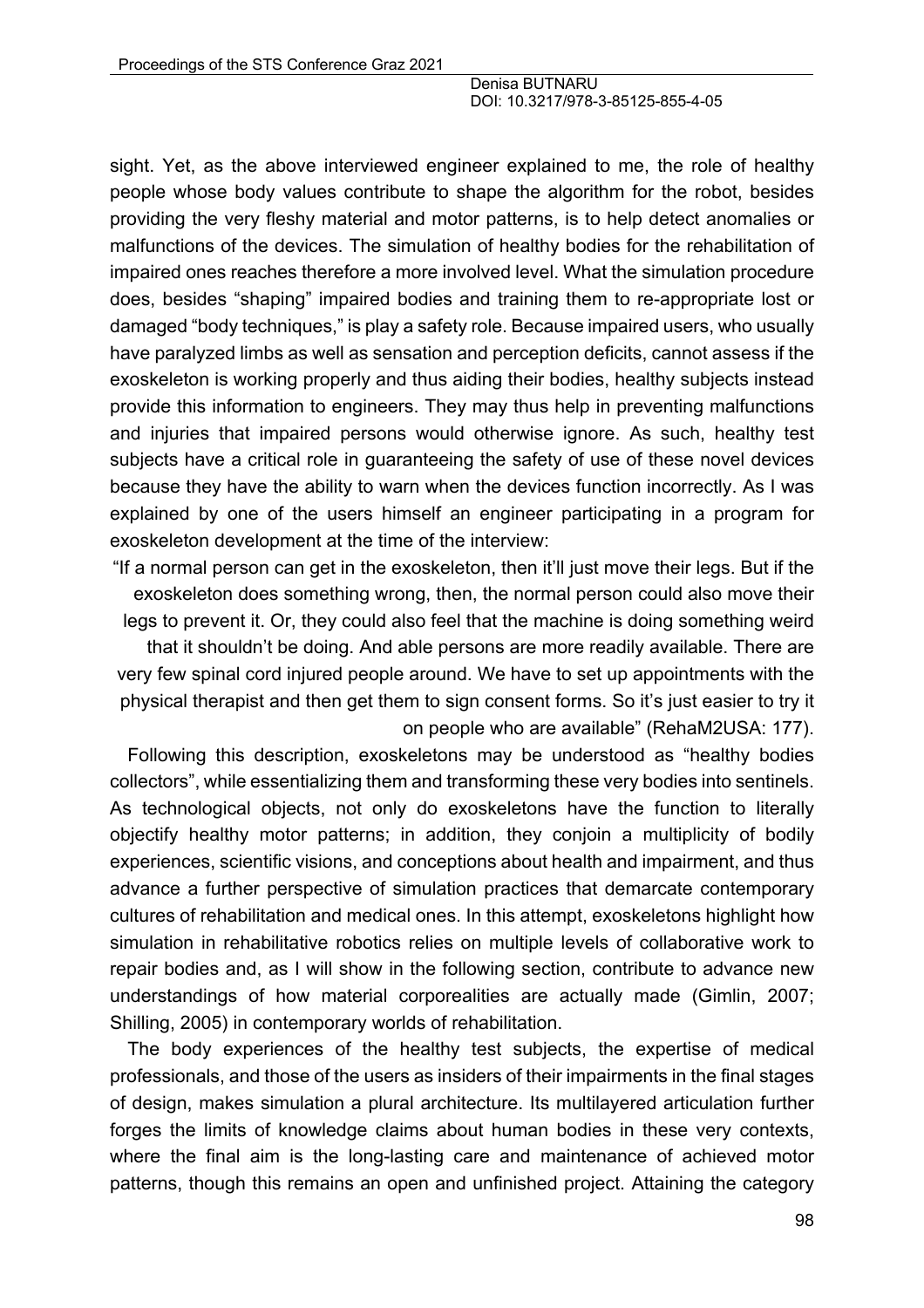of what Sherry Turkle names "fluent users of simulation" (Turkle, 2009, p. 10) is for the time being a difficult enterprise, as not all impaired users may benefit of training with exoskeletons. One reason is that neurological injuries concretely lead to a strong variety of profiles. Another reason is that fluency of use relies on many hours but also conceptions of "body work" and forms of intercorporeality, aspects that I will discuss in the next section.

#### **3.2. Body work with exoskeletons and novel forms of intercorporeality**

The main aim of designing and applying exoskeletal devices in rehabilitation is to transform forms of "I cannot" in human damaged bodies into forms of what I name temporary "I can". The category of "I can" is a classical one in the phenomenological tradition (Husserl, 1989; Merleau-Ponty, [2012] 1945; Leder, 1990). If the "I can" in preliminary Husserlian definitions referred mainly to the possibilities entailed by the egological consciousness (Husserl, [1928] 1973), in later elaborations of this concept they were related in particular to the field of phenomenology of the body. The "I can" extended to embed our dispositions to act and interact (Gallagher, 2017). Our embodiment is the precondition of our active engagement in a variety of experiences, performing actions, or interactions with other people. As Shaun Gallagher notes in a recent study while discussing mainly perceptual experience with respect to the phenomenological potential of "I can,"

"what it's like to experience the color red or green is not just an abstract state of phenomenal consciousness – it is affected by, and it affects our postural readiness to

act, which may be experienced as a feeling of discomfort or awkwardness, or alternatively, a feeling of extreme readiness pertaining to engaging in a particular action. Whatever we call such phenomena – qualia, hyletic experiences, somaesthetic factors – they delimit our perception and action possibilities, as well as our cognitive possibilities" (Gallagher, 2012, p. 97).

Exoskeletons in rehabilitative environments do not explicitly aim to transform perceptual skills, but motor ones, and more specifically motor-impaired ones. However, their impact on one's own bodily capacities to act and interact are obvious, one of the first experiential layers exoskeletons modify being one's "sense of agency." According to Shaun Gallagher, the "sense of agency" refers to "the pre-reflective experience that I am the one who is causing or generating a movement or action or thought process" (Gallagher, 2012, p. 132).

One's being paralyzed delimits a specific sphere of "what it is like," "knowing how," or being able or unable to. Obviously, what prevails in this situation is the "I cannot" or "I no longer can" (Leder, 1990, p. 83), the main role of exoskeletons being to achieve a durable impact on these aspects. Such transformations mostly take place in the confined space of a clinic or a lab at present, since users mostly have the possibility of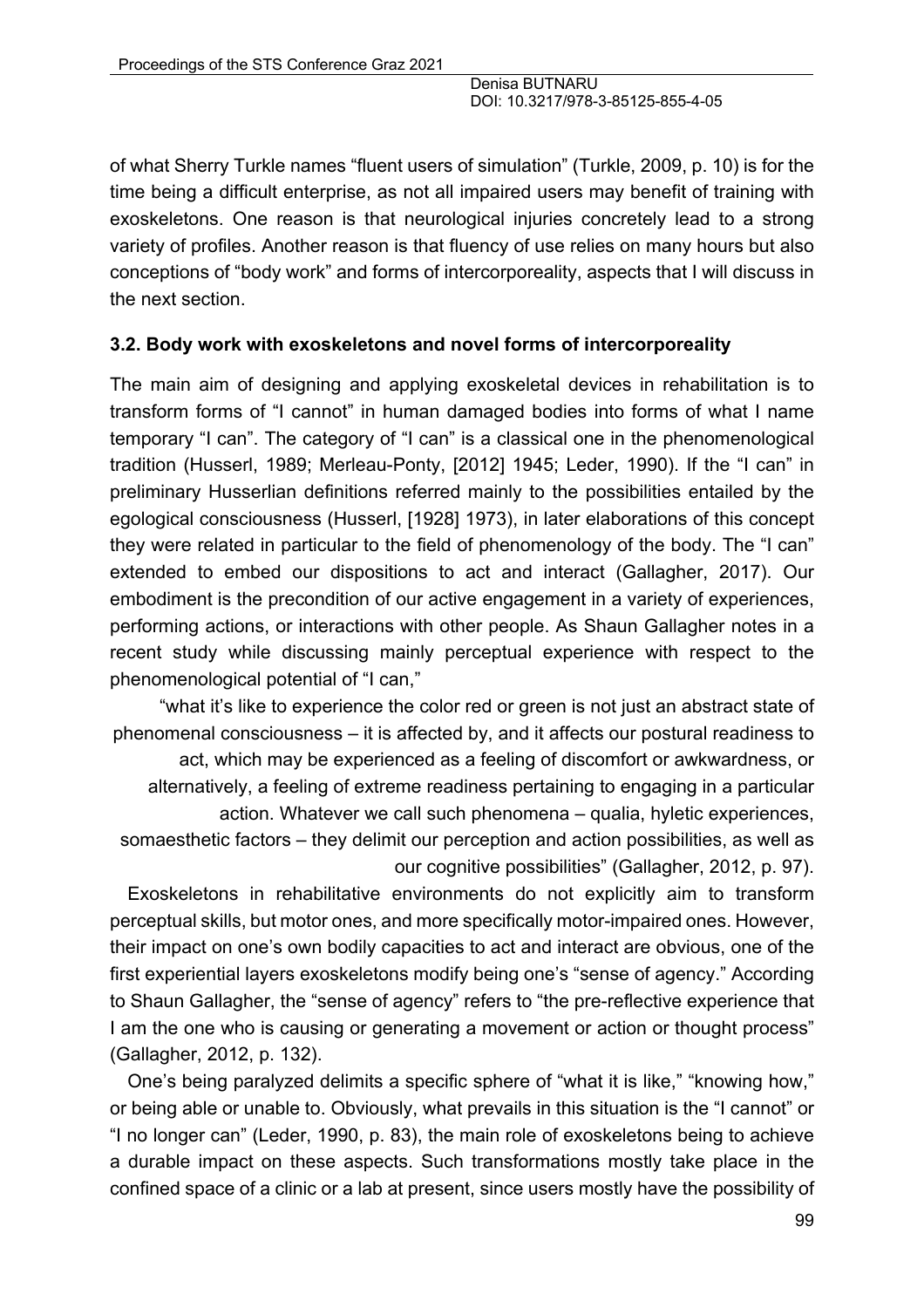working with an exoskeleton in these type of environments. Consequently, the capability produced by means of using exoskeletal devices is delimited both in time and space and usually carried under the supervision of such professionals as physiotherapists, although circumstantially engineers may assist to training sessions for the purpose of assessing the device's performance and its improvement. These limitations lead to conceive of exoskeletons as sequential bodily producers. Within the algorithmic forms conditioning these very productions, the simulation of healthy bodies, is central and at the source of specific forms of "body work." The process of building up temporary abled bodies in the confined spaces of specialized institutions involves precisely many hours of "body work," a type of "work" far surpassing the phenomenological sphere of one's own body. According to Debra Gimlin, who discussed this category in a classical study in which she analyzed cosmetic surgery (Gimlin, 2002), "body work" is crucial because it is related to work on the self. As she mentions,

"the self that is enacted through the body is both a social construction and, at least at the level of cultural understanding, a distinctively individual possession. […] The body is fundamental to the self because it serves to indicate who an individual is internally, what habits the person has, and even what social value the individual merits" (2002, p. 3).

Clearly, the fact that exoskeletons are for the time being not widespread technologies impacts the generalization of self transformations. Yet as the findings in my fieldwork show, for some people with impairments, training with an exoskeleton even for only a thirty to forty-five minute session in a clinic strongly impacts the value of their bodies (Butnaru, 2021), and if one follows Gimlin's strong correlation between bodies and selves, also of their selves.<sup>7</sup> In the line of understanding selves as a collection of capabilities, skills, and a variety of forms of expertise, exoskeletons indeed rearrange them and enact them anew, despite limitations of accessibility, further limitations defined in terms of time and space, and their being obvious marks of dependency. Under these circumstances, the rehabilitation time and its sites become a synonym for reinventing one's own body and some of its phenomenological dispositions. What the fieldwork experiences show is precisely that during the training time experiences of former capability are actualized in bodies heavily impaired. Interestingly, this is a process deeply anchored in experiences of simulating other human bodies, and more specifically in entering, traversing, and copying the patterns of these very bodies, categorized as healthy, which are solicited to build up the

 $\frac{7}{1}$  The category of "self" is a very complex and debated one in phenomenology, as well as in social sciences. I will not enter the debates that oppose these two fields. My position is that selves are embodied, which is what has been defended in recent studies in phenomenology (Gallagher and Zahavi, 2008; Gallagher, 2011; Gallagher, 2017; Zahavi, 2005).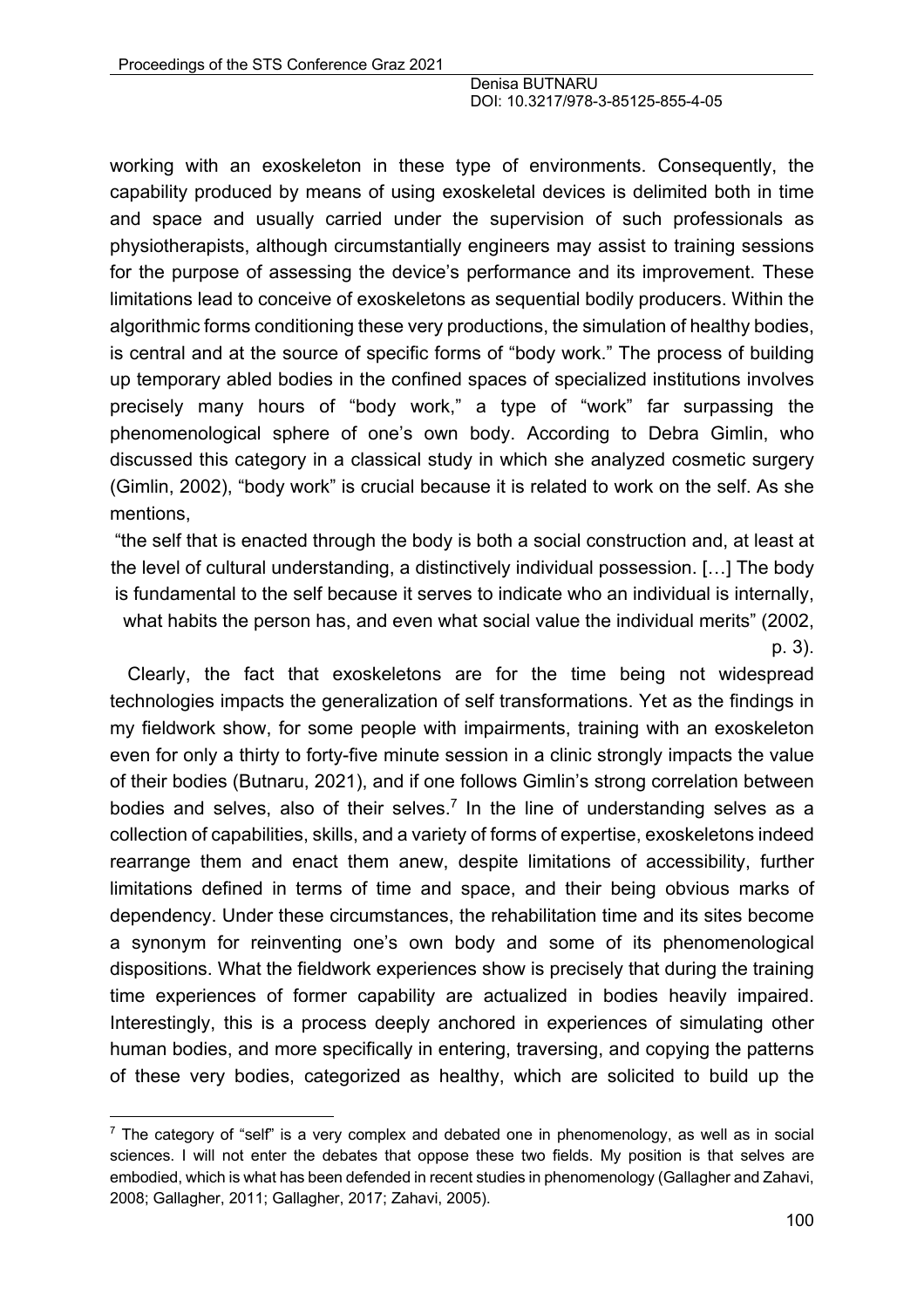algorithm. It is this feature that makes exoskeletons and their contained simulations specific intercorporeal instances.

The articulation of simulation in rehabilitative worlds with exoskeletons and its correlated body work (or forms of body work, since there is not one or only one form of body work) is based on the conjunction of experiential patterns of human motility that need appropriate codification and translation for the conception of the algorithm inside the robot. Translation is a necessary step in processes of simulation (Prentice, 2005, p. 854). As Konrad and Cepera note, "with computer simulation in general and agent-based modelling and simulation (ABMS) in particular, the complex reality of a system can be reduced to formalised and simplified rules" (2019: 242). One of the difficulties raised by "body work" with exoskeletons is this precise contradiction between the perspective behind simulation procedures that aim at generality, which characterize usually the third person perspective of experts and the specificity of the human bodies the exoskeleton needs to accompany, briefly put their very phenomenologies.

Within these fluctuations between material and immaterial patterns where simulation actually attempts to find its justification, the aim is not mere copying or reintegrating former "techniques of the body" (Mauss, [1934] 1973) that were damaged. Rather, what is sought refers to the elaboration of areas of subjectively articulated body knowledge that need to be invested anew, and where simulated motor patterns of healthy bodies are expected to overlap. This logic justifies the active existence of "body work" in rehabilitation centers and clinics provided with exoskeletal devices. Whereas "body work" may embrace a variety of forms (Gimlin, 2007; Shilling, 2005), among which are those discussed in Gimlin's work (2002; 2010) whose empirical example concerns interventions in cosmetic surgery, that concretely and "fleshly" mark the limit between a "before" and an "after" of the human body, the "body work" with exoskeletons follows another type of logic. First, the "body work" with exoskeletons in clinics and labs is based on a consistent number of hours of practice that the bodies of the users need to withstand. Second, different from surgical interventions that usually happen once, the "body work" in rehabilitation is conceived of as happening for longer periods of time, the aim being the maintenance of skills or motor patterns, or the amelioration of anatomical functions. And third, besides the temporal and iterative aspects that underline that what exoskeletons do to the bodies they accompany is never completely achieved, the "body work" in this case is conditioned by undamaged possibilities that the bodies of the users may retain. This third aspect actually highlights the huge gap between the expected achievements and what the technological objects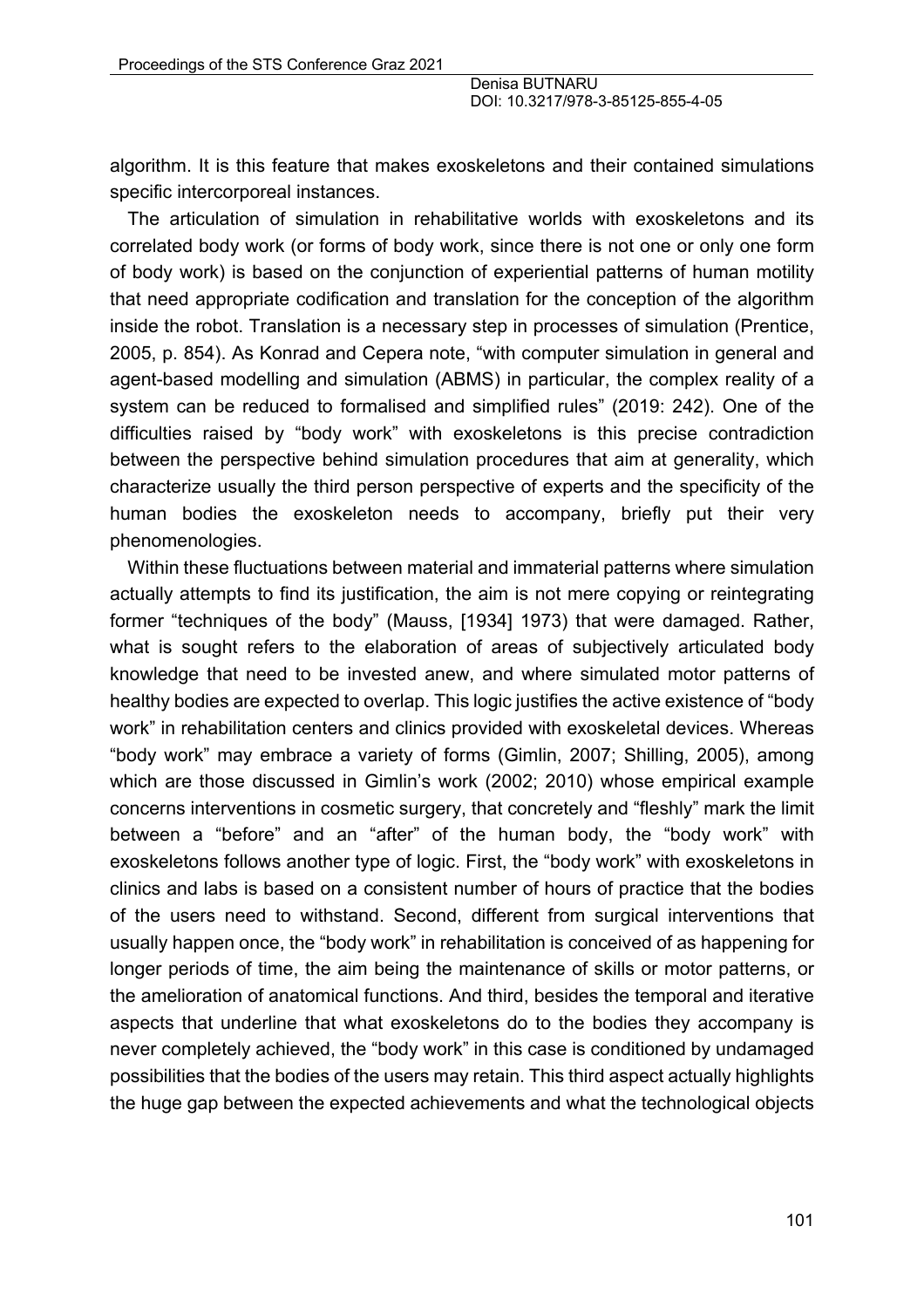may currently offer<sup>8</sup>. As one of the interviewed engineers commented on this discrepancy regarding facts and expectations,

"there has been a lot of hype around exoskeletons, you know. Because it is quite impressive to see people that cannot move their legs to be able to stand up. But […] there is a mismatch between what they hope to achieve and what is the reality right now. You know, ideally, in a few years, then things will get a lot better" (Eng14CH: 320).

Contrary to the use of other technologies for motor impairments such as wheelchairs (Winance, 2006; 2010), which are much more common and more immediately associated with the assistance of motor deficiencies, the use of exoskeletons and their correlated "body work" follows specific licenses. Interestingly, because of the generality of simulated motor patterns of healthy bodies, the aim is to cover the widest possible range of corporeal profiles. And still, simulation of healthy bodies may act as a selective factor. By this I mean that not all the people having spinal cord injury or stroke may have enough corporeal resources to enter the algorithmic copies of healthy bodies that the robot actualizes during the training sessions in the clinic or lab. Thus, simulating healthy bodies is a process related to forms of dis-simulation (Shin, 2021), by which I mean that despite the explicit goal of adjusting and improving injured functions of the human body, the current state of these technologies offers only partial answers for the needs of their projected users, not to say that literally exoskeletons are not "usable" by each and every body. One of the interviewees with a spinal cord injury concretely mentioned this detail in one of the interviews. He said:

"Ideally, the target for exoskeletons is a young population, people who are not in the wheelchair for a long time, and who didn't develop bad habits. Because after a few years in a wheelchair, one develops bad habits. For instance, bones which are stiff, no possibility to move, lie down completely. So, for some people verticalization is not possible anymore and thus there is an incompatibility with the machine" (RehaM9FR: 211) (transl. from French).

Besides the very type of body, another limitation is, for example, the severity of injury of the users. If people with spinal cord injury or stroke cannot sustain the effort that the

<sup>8</sup> In a recent study *Robo sapiens japanicus* (2018), Jennifer Robertson briefly discusses her experience of one of the Japanese exoskeletons for rehabilitation from the company Cyberdine, namely Hybrid Assistive Limb (HAL) (Robertson 2018: 163-167), and notes that for the time being the use of this type of exoskeleton is relatively "challenging" (Robertson 2018: 167). Obviously Robertson's perspective comes from a person who is able and who has healthy motor functions and she pertinently notes the difficulties caused by the lack of fluidity between the movements of the robot and those specific to human bodies. Despite these difficulties there are some users who manage to regularly use some exoskeleton models, yet after many hours of training. It is in this context that I elaborated the category of "body work", a type of work which is highly specific and hence phenomenological, because each and every human body and each and every experienced injury are different and are different to compare.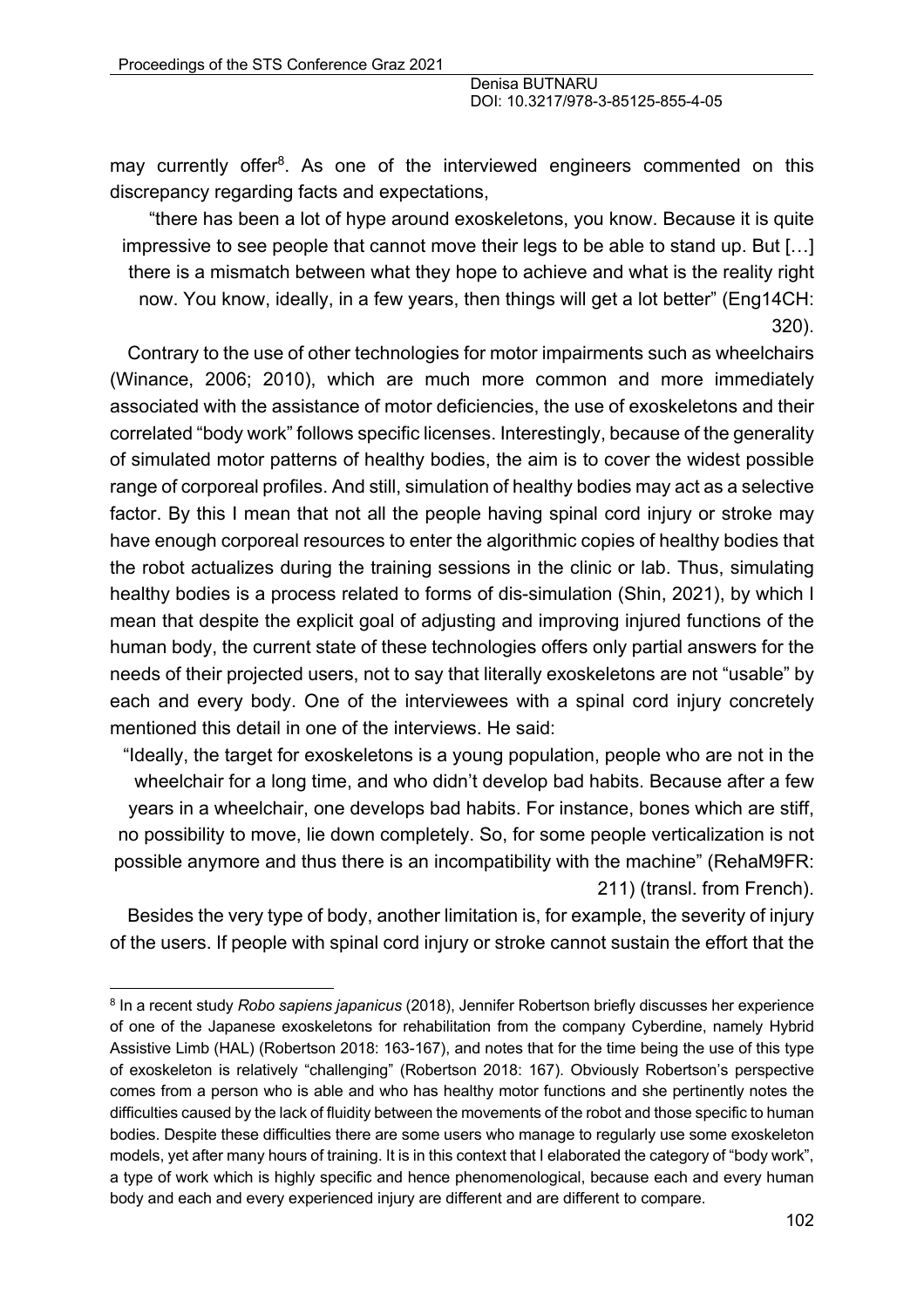device imposes on them during a training session, this becomes as the engineers name it, a "contraindication," which results in either the limitation of "body work" or its complete interdiction. Capability forms may indeed be recuperated and sustained with exoskeletal devices in cases of spinal cord injury and stroke, provided that they exist as residual functions, a condition which is usually assessed by medical doctors. As one of the interviewed engineers explained to me, when I asked her about the limitations in "body work" that exoskeletons may impose, she said:

"We have some contraindications both for upper and lower extremity devices. One of the main contraindications is osteoporosis. If the patients have problems because the

[name of exoskeleton] is an exoskeleton which really moves the legs of the patient and, so, the legs might be weak, then the legs may get fractures. So, this is really important because if the therapist trains a patient with severe osteoporosis it might happen that, I don't know, there is a problem. And the patient maybe stumbles with the foot on the treadmill and the tibia breaks. […] So, the therapists always have to take care that if the osteoporosis is too severe, maybe a [name of exoskeleton] is not the best treatment" (Eng10CH: 114).

The production of temporary forms of capability takes place therefore in a circuit where the exoskeleton acts as a corporeal translator at the core of which both simulation and dis-simulation procedures of healthy bodies mangle. This observation makes exoskeletons new adherents to what Andrew Pickering defined as the "mangle of practice," a "dialectic of resistance and accommodation" (Pickering, 1995, p. xi) with a specificity: exoskeletons collect human bodies in the form of models<sup>9</sup>, which further on are used as corporeal instruments for rehabilitation of neurological impairments. In this procedure of both scientific and subjective experiential translation that sequentially reforms the very possibility of how impaired bodies may materially experience themselves, novel forms of intercorporeality (Merleau-Ponty, [1945] 2012) emerge. Here the materiality of human bodies enters algorithmic procedures, which speak for their immateriality for the purpose of re-creating healthy motor patterns around rather than inside damaged ones. The simulation happens around the body of the user because unlike other medical technologies that are literally situated inside human bodies in order to help, adjust, or correct anatomical or physiological functions, exoskeletons are currently "exo," not "endo", although what they aim to impact is the "endo" aspect. They entail an algorithmic intercorporeality that is later at disposal for rehabilitation, facilitating some of forms of "body work" I previously evoked and with them the manufacture of temporary motor ability in rehabilitative environments. These processes identify current cultures of simulation and essentially rely on forms of

<sup>9</sup> For a discussion on models and their function as mediating instruments, see *Models as Mediators* (1999) Mary S. Morgan and Margaret Morrison (eds.). Cambridge: Cambridge University Press.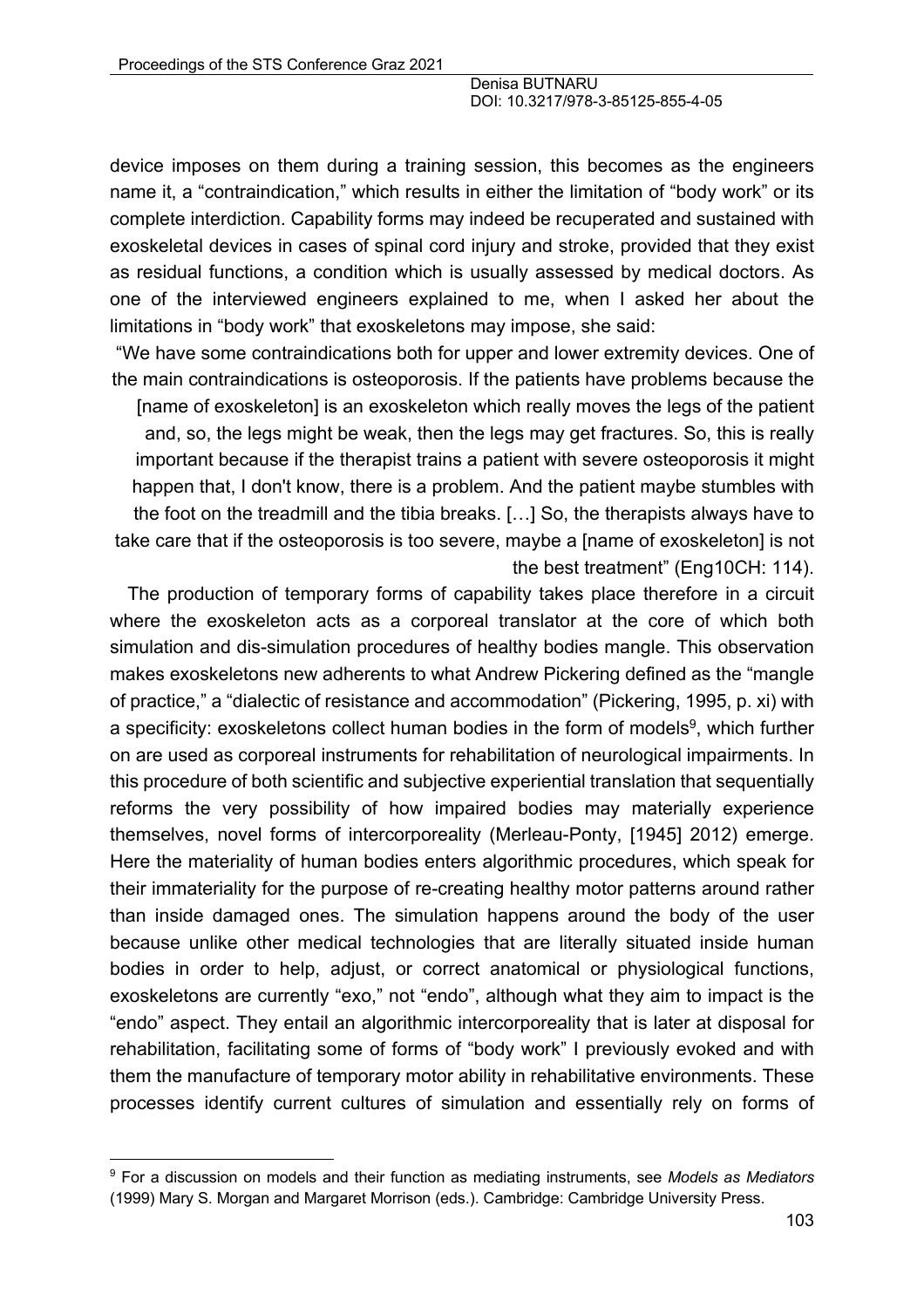distributed ownership and agency, despite their aiming at yielding subjective "sense(s) of agency" (and partially ownership) (Gallagher, 2005; 2012; 2017).

That intercorporeality is a general characteristic of how human beings act and interact with one another is an assumption with a long conceptual history to which the phenomenological paradigm I previously evoked made an extensive contribution (Zahavi, 2005, p. 147-163). However, the logic of collecting motor patterns from healthy bodies for the purpose of helping impaired ones elucidates that intercorporeality needs to be newly defined. One of the dimensions where intercorporeality may currently gain more prominence is provided by the current cultures of simulation and "multiple ownership(s)" (Leach, 2005) to which exoskeletons doubtlessly belong.

### **4. Conclusion**

In keeping with this narrative, exoskeletons appear to promise the re-anchorage of deficient manners of acting and performing tasks, but also the transformation of corporeal characteristics thought to be permanently unrecoverable into actual possibilities. That is why I named them "wonder objects." While surfing the possible and the feasible, exoskeletons permanently switch between forms of "I can" and "I cannot" or forms of "I no longer can," to retain the terminology of Drew Leder (Leder, 1990). In these fluctuations, what these devices ultimately do is redraw forms and possibilities of how living with severe forms of impairments has transformed in the past decade and attribute further meanings to procedures of simulation.

Whereas the role of simulating practical scenarios may be reversible in some situations—take, for example, learning to fly a plane, or the formerly evoked example of the education of surgeons—the role of simulation in rehabilitation with exoskeletons reinvests this strategy and consequent conceptions of what it is like to experience back temporarily lost capacities. As Theodore M. Porter noted in a well-known study, *Trust in Numbers*, "any domain of quantified knowledge, like any domain of experimental knowledge, is in a sense artificial. But reality is constructed from artifice" (1995, p. 5). The corporeal productions that exoskeletons aim at bring this perspective to a further level. In their settings of action, explicitly delimited by time and space, rehabilitation exoskeletons re-articulate human bodies with impairments through human healthy bodies in an algorithmically sanctioned intercorporeal play. In doing so, they contribute to renegotiate corporeal boundaries beyond the experiential potential of human bodies.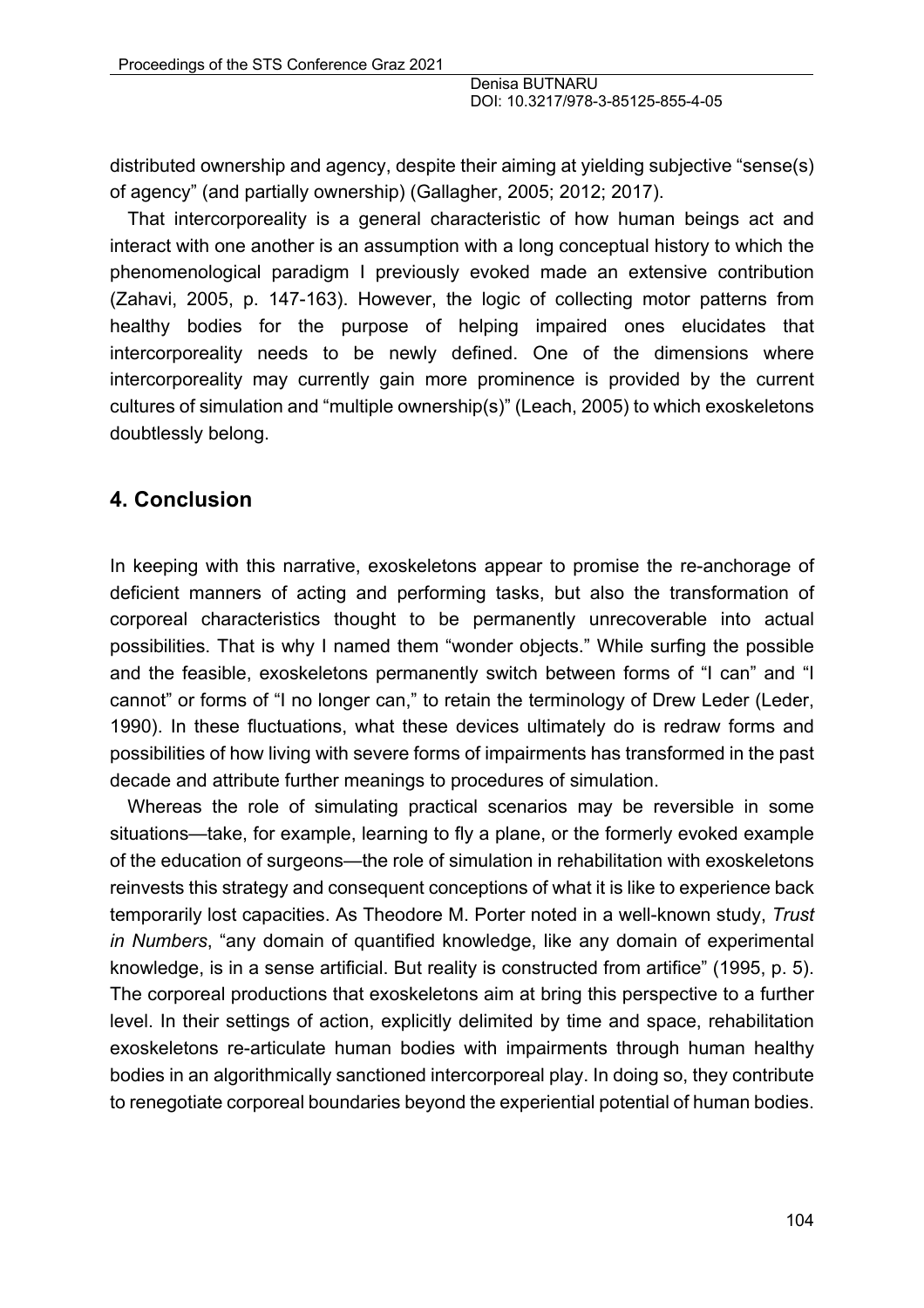# **Acknowledgements**

I would like to thank my two anonymous reviewers for their helpful comments as well as to Michaela Jahrbacher and Nicki Lisa Cole for the organization of the peer-review process. My warmest thanks to Melissa Reed and Lena Kolb for their support both during and after my writing this paper.

### **References**

- Boumans, Marcel (2005): How Economists Model the World into Numbers. New York: Routledge.
- Butnaru, Denisa (2018): Das "Ich kann" erfinden: Wie Bewegungsdysfunktionen neue Körper gestalten. Conference: Ungeahnte Unfähigkeiten – Die Kehrseite körpersoziologischer Kompetenzorientierung, Mainz (May 17–18, 2018).
- Butnaru, Denisa (2021): Deviant Bodies. Extended Bodies: How Exoskeletal Devices Reshape Corporealities and their Phenomenologies in Social Contexts. Habilitation Thesis, University of Constance (unpublished manuscript).
- Butnaru, Denisa (2021): 'Exoskeletons, Rehabilitation and Bodily Capacities'. In Body & Society. Online first July 21, 2021. https://journals.sagepub.com/doi/10.1177/1357034X211025600
- Daipha, Phaedra (2015): Masters of Uncertainty: Weather Forecasters and the Quest for Ground Truth. Chicago: University of Chicago Press.
- Fine, Gary A. (2007): Authors of the Storm: Meteorologists and the Culture of Prediction. Chicago: University of Chicago Press.
- Friedman, Walter A. (2014): Fortunetellers: The Story of America's First Economic Forecasters. Princeton: Princeton University Press.
- Gallagher, Shaun (2005): How the Body Shapes the Mind. Oxford: Oxford University Press.
- Gallagher, Shaun (ed.) (2011): The Oxford Handbook of the Self. Oxford: Oxford University Press.
- Gallagher, Shaun (2012): Phenomenology. Basingstoke; New York: Palgrave.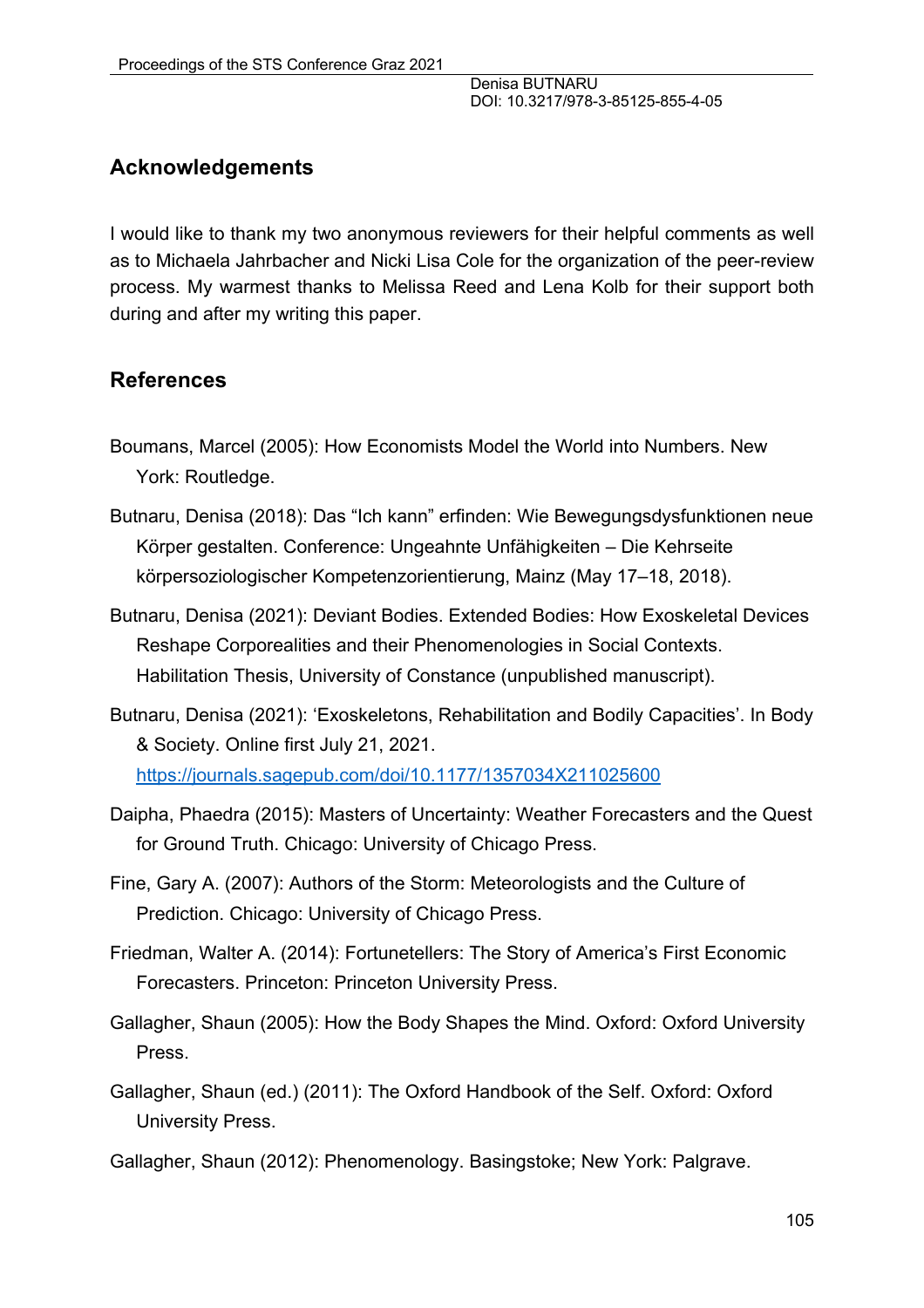- Gallagher, Shaun (2017): Enactivist Interventions: Rethinking the Mind. Oxford: Oxford University Press.
- Gallagher, Shaun, and Zahavi, Dan (2008): The Phenomenological Mind: An Introduction of Mind and Cognitive Science. New York: Routledge.
- Gimlin, Debra (2002): Body Work: Beauty and Self-Image in American Culture. Berkeley; Los Angeles: University of California Press.
- Gimlin, Debra (2007): 'What Is "Body Work"? A Review of the Literature'. In Sociology Compass, 1 (1), pp. 353–370.
- Gimlin, Debra (2010): 'Imagining the Other in Cosmetic Surgery'. In Body & Society, 16 (4), pp. 57–76. Doi: 10.1177/1357034X10383881.
- Heymann, Matthias, Gramelsberger, Gabriele, and Mahony, Martin (eds.) (2017): Cultures of Prediction in Atmospheric and Climate Science. London: Routledge.
- Husserl, Edmund ([1928] 1973): Cartesianische Meditationen und Pariser Vorträge. Husserliana I. The Hague: Martinus Nijhoff.
- Husserl, Edmund (1989): Ideas Pertaining to a Pure Phenomenology and to Phenomenological Philosophy. Second Book: Studies in the Phenomenology of Constitution. Richard Rojcewicz and André Schuwer (Trans.). Boston; London: Kluwer Academic.
- Knorr Cetina, Karin (1999): Epistemic Cultures: How the Science Makes Knowledge. Cambridge; London: Harvard University Press.
- Konrad, Julius, and Cepera, Kay (2019): 'Real-Time Governance of Transportation Systems: A Simulation Study of Private Transport', Günter Getzinger, and Michaela Jahrbacher (Eds.): Conference Proceedings of the STS Graz 2019: Critical Issues in Science, Technology and Society Studies. Graz: Verlag der Technischen Universität Graz, pp. 239-254. Doi: 10.3217/978-3-85125-668-0-13.
- Leder, Drew (1990): The Absent Body. Chicago: Chicago University Press.
- Leach, James (2005): 'Modes of Creativity and the Register of Ownership', Rishab A. Ghosh (Ed.): CODE: Collaborative Ownership and the Digital Economy. Cambridge: The MIT Press, pp. 29–44.
- Mauss, Marcel ([1934] 1973): Techniques of the Body. In Economy and Society 2 (1): pp. 70–88.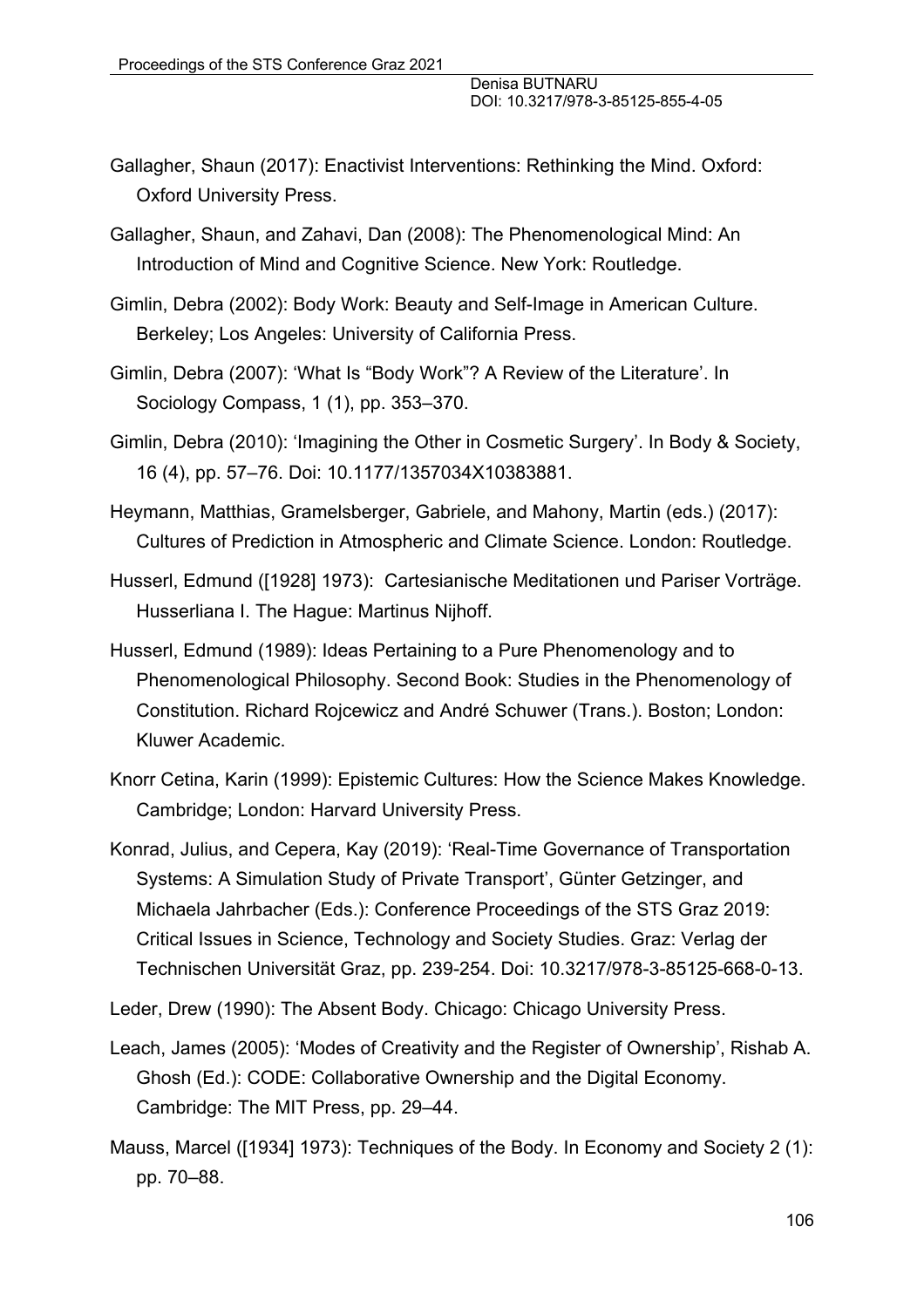- Merleau-Ponty, Maurice ([1945] 2012): Phenomenology of Perception. London; New York: Routledge.
- Morgan, Mary S., and Morrison, Margaret (eds.) (1999): Models as Mediators. Cambridge: Cambridge University Press.
- Pacherie, Elisabeth (2018): 'Motor Intentionality', Albert Newen, Leon De Bruin, and Shaun Gallagher (Eds.): The Oxford Handbook of 4E Cognition. Oxford: Oxford University Press, pp. 369–388.
- Pickering, Andrew (1995): The Mangle of Practice: Time, Agency, and Science. Chicago: University of Chicago Press.
- Porter, Theodor M. (1995): Trust in Numbers: The Pursuit of Objectivity in Science and Public Life. Princeton: Princeton University Press.
- Prentice, Rachel (2005): 'The Anatomy of a Surgical Simulation: The Mutual Articulation of Bodies in and Through the Machine'. In Social Studies of Science 35 (6), pp. 837–866.
- Prentice, Rachel (2013): Bodies in Formation. Durham; London: Duke University Press.
- Robertson, Jennifer (2018): Robo Sapiens Japanicus. Oakland: University of California Press.
- Schlich, Thomas (2007): 'The Art and Science of Surgery: Innovation and Concepts of Medical Practice in Operative Fracture Care, 1960s-1970s'. In Science, Technology, & Human Values 32 (1), pp. 65–87.
- Shilling, Chris (2005): The Body in Culture, Technology and Society. London: Sage.
- Shin, Heesun (2021): 'Robots in Virtual Disasters: The Role of Fieldwork and Test Fields in Disaster Robotics', Günter Getzinger, Michaela Jahrbacher, and Nicki Lisa Cole (Eds.): Book of Abstracts: 19th STS Conference Graz 2021–Critical Issues In Science, Technology and Society Studies (May 3-5, 2021), p. 62.
- Sundberg, Mikaela (2010). 'Cultures of Simulations Vs. Cultures of Calculations? The Development of Simulation Practices in Meteorology and Astrophysics'. In Studies in History and Philosophy of Modern Physics 41, pp. 273–281.
- Turkle, Sherry (1995): Life on the Screen: Identity in the Age of the Internet. New York: Simon and Schuster Paperbacks.